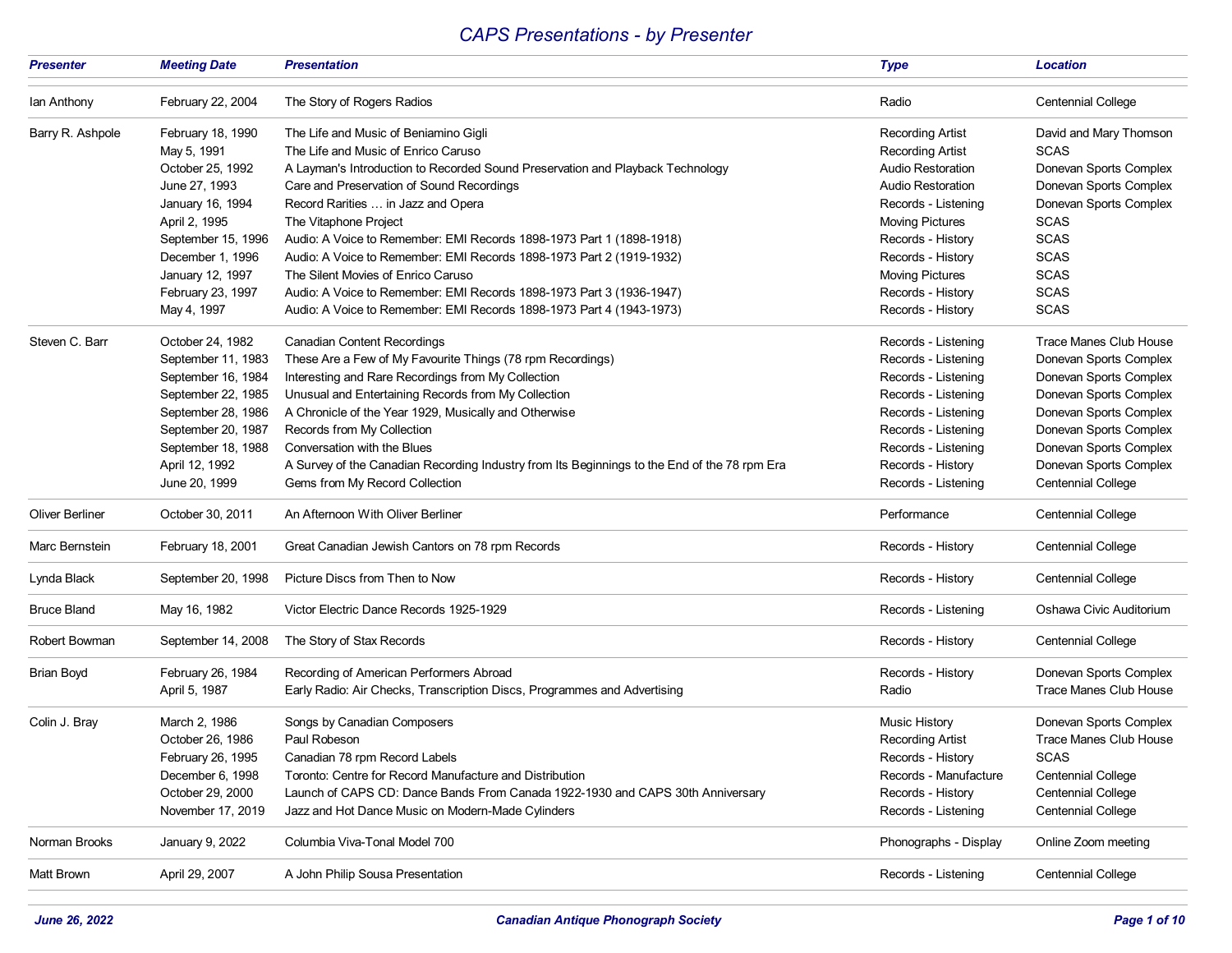| <b>Presenter</b>    | <b>Meeting Date</b> | <b>Presentation</b>                                                                                        | <b>Type</b>             | <b>Location</b>           |
|---------------------|---------------------|------------------------------------------------------------------------------------------------------------|-------------------------|---------------------------|
| Mike Bryan          | March 31, 1996      | Rare Phonographs in the Collections of CAPS Members                                                        | Phonographs - Display   | <b>SCAS</b>               |
|                     | February 23, 1997   | <b>Exhibit of Rare Talking Machines</b>                                                                    | Phonographs - Display   | <b>SCAS</b>               |
|                     | March 29, 1998      | Collector's Choice: Phonographs                                                                            | Phonographs - Display   | <b>SCAS</b>               |
|                     | June 7, 1998        | Before the Phonograph There Was the Music Box                                                              | <b>Mechanical Music</b> | <b>SCAS</b>               |
|                     | February 28, 1999   | Rare and Unusual Toy and Portable Gramophones                                                              | Phonographs - Display   | <b>Centennial College</b> |
|                     | March 26, 2000      | Up Close and Personal: Rare Phonographs Come Out to Play                                                   | Phonographs - Display   | <b>Centennial College</b> |
|                     | December 3, 2000    | A Winning Favourite: Unusual Phonographs                                                                   | Phonographs - Display   | <b>Centennial College</b> |
|                     | January 13, 2002    | It Seemed Like a Good Idea at the Time , Part 1 (Phonograph-Related Inventions That Failed)                | Phonographs - History   | <b>Centennial College</b> |
|                     | February 16, 2003   | Rare Sound Recordings, Part I                                                                              | Records - Listening     | <b>Centennial College</b> |
|                     | March 28, 2004      | Rare Sound Recordings, Part II                                                                             | Records - Listening     | <b>Centennial College</b> |
|                     | February 20, 2005   | Gadgets and Gizmos of the Phonograph World                                                                 | Ephemera                | <b>Centennial College</b> |
|                     | June 8, 2008        | The Rise and Fall of the Cylinder Record                                                                   | Records - History       | Centennial College        |
|                     | April 21, 2013      | It Seemed Like a Good Idea at the Time , Part 2 (Phonograph-Related Inventions That Failed)                | Phonographs - History   | Centennial College        |
|                     | June 1, 2014        | Phonograph Show and Tell                                                                                   | Phonographs - Display   | <b>Centennial College</b> |
|                     | February 22, 2015   | Thomas Edison: The Man and His Life, Part I                                                                | Phonographs - History   | <b>Centennial College</b> |
|                     | June 7, 2015        | Phonograph Show and Tell                                                                                   | Phonographs - Display   | <b>Centennial College</b> |
|                     | May 1, 2016         | Thomas Edison: The Man and His Life, Part II                                                               | Phonographs - History   | <b>Centennial College</b> |
|                     | June 5, 2016        | Phonograph Show and Tell                                                                                   | Phonographs - Display   | <b>Centennial College</b> |
|                     | April 30, 2017      | Phonograph Show and Tell                                                                                   | Phonographs - Display   | Centennial College        |
|                     | November 26, 2017   | Phonograph Show and Tell                                                                                   | Phonographs - Display   | <b>Centennial College</b> |
|                     | March 28, 2021      | Musée des Ondes Emile Berliner exhibition project                                                          | Records - History       | Online Zoom meeting       |
|                     | June 13, 2021       | History of antique phonograph dolls and video of Charlie Hummel selling an Edison doll to an antique store | Phonographs - History   | Online Zoom meeting       |
|                     |                     | Video of Sanfilippo collection of antique music machines in the Victorian Palace outside Chicago           | Video                   | Online Zoom meeting       |
|                     | October 17, 2021    | Thomas Edison National Historical Site and 1940 movie Edison The Man                                       | Video                   | Online Zoom meeting       |
|                     | June 5, 2022        | Columbia piano-shaped Graphonola 350                                                                       | Phonographs - Display   | Online Zoom meeting       |
| <b>Howard Cable</b> | September 15, 2013  | Howard Cable Recollects: Memories of the Big Band Era                                                      | Performance             | <b>Centennial College</b> |
| Tom Campbell        | June 24, 1984       | Mechanical Music Before the Phonograph                                                                     | <b>Mechanical Music</b> | Trace Manes Club House    |
|                     | December 9, 1984    | Demonstration of Regina Disc Music Box, Cylinder Music Box and Mechanical Organette                        | <b>Mechanical Music</b> | Donevan Sports Complex    |
| <b>CAPS Members</b> | June 20, 1982       | Present a Treasure from Your Collection                                                                    | Phonographs - Display   | Trace Manes Club House    |
|                     | December 5, 1982    | The Creativity of CAPS Members: Construction, Repair and Refinishing of Phonographs                        | Phonographs - Repair    | Donevan Sports Complex    |
|                     | March 31, 1985      | Treasured Recordings of Jazz and Music Hall Entertainment                                                  | Records - Listening     | Trace Manes Club House    |
|                     | March 23, 1986      | The Most Unusual Record in My Collection                                                                   | Records - Listening     | Trace Manes Club House    |
|                     | February 21, 1988   | The Most Unusual or Rarest Record in My Collection                                                         | Records - Listening     | Donevan Sports Complex    |
|                     | September 24, 1989  | Unusual Items: Machines, Records or Related Artifacts                                                      | Phonographs - Display   | Donevan Sports Complex    |
|                     | September 9, 1990   | <b>CAPS Social Event</b>                                                                                   | Social                  | <b>SCAS</b>               |
|                     | January 19, 1992    | Rare and Out of the Ordinary Sound Recordings                                                              | Records - Listening     | Donevan Sports Complex    |
|                     | May 24, 1992        | Videos - Phonograph History                                                                                | Video                   | <b>SCAS</b>               |
|                     | January 17, 1993    | Collector's Choice: Phonographs                                                                            | Phonographs - Display   | Donevan Sports Complex    |
|                     | April 18, 1993      | Phonograph Repair and Restoration                                                                          | Phonographs - Repair    | Donevan Sports Complex    |
|                     | May 16, 1993        | Collector's Choice: Recordings                                                                             | Records - Listening     | <b>SCAS</b>               |
|                     | September 19, 1993  | The CAPS Founders' Meeting                                                                                 | <b>CAPS History</b>     | <b>SCAS</b>               |
|                     | April 17, 1994      | The Great Phonograph Sound Off                                                                             | Phonographs - Display   | Donevan Sports Complex    |
|                     | June 26, 1994       | Collector's Choice: The Worst and Weirdest on Record                                                       | Records - Listening     | Donevan Sports Complex    |
|                     | December 4, 1994    | Video - The Sound and the Story: A Rare RCA Film Short of the Making of a Record / Laughing Records        | Video                   | <b>SCAS</b>               |
|                     | June 11, 1995       | Exhibit of Rare and Out of the Ordinary Phonographs                                                        | Phonographs - Display   | <b>SCAS</b>               |
|                     |                     |                                                                                                            |                         |                           |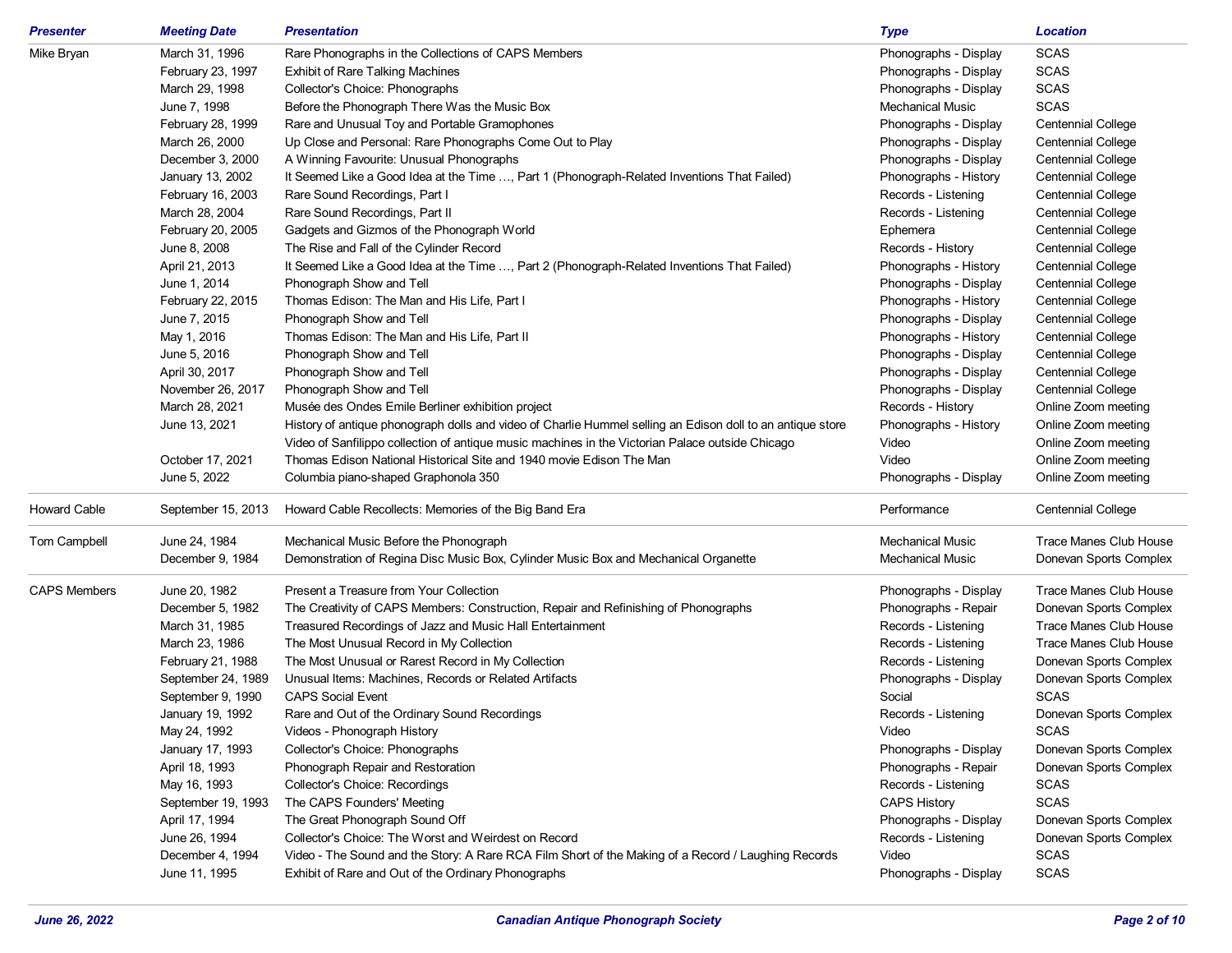| <b>Presenter</b>    | <b>Meeting Date</b> | <b>Presentation</b>                                                                            | <b>Type</b>             | <b>Location</b>           |
|---------------------|---------------------|------------------------------------------------------------------------------------------------|-------------------------|---------------------------|
| <b>CAPS Members</b> | June 9, 1996        | Collector's Choice: Spoken Word Recordings                                                     | Records - Listening     | <b>SCAS</b>               |
|                     | May 4, 1997         | The Paraphernalia of the Talking Machine - Great Finds!                                        | Ephemera                | <b>SCAS</b>               |
|                     | May 16, 1999        | Everything You Ever Needed to Know About Phonograph Repairs                                    | Phonographs - Repair    | <b>Centennial College</b> |
|                     | June 1, 2003        | CAPS Social and Group Photograph                                                               | Social                  | <b>Centennial College</b> |
|                     | September 17, 2006  | Portable Phonograph Exhibit                                                                    | Phonographs - Display   | <b>Centennial College</b> |
|                     | June 3, 2007        | <b>CAPS Social and Elections</b>                                                               | Social                  | <b>Centennial College</b> |
|                     | January 11, 2009    | Unique Machines                                                                                | Phonographs - Display   | <b>Centennial College</b> |
|                     | January 10, 2010    | Phonograph Advertising and Ephemera                                                            | Ephemera                | <b>Centennial College</b> |
|                     | June 6, 2010        | CAPS 40th Anniversary Social and Group Photograph                                              | Social                  | Centennial College        |
|                     | February 6, 2011    | Cold Weather, Hot Jazz                                                                         | Records - Listening     | <b>Centennial College</b> |
|                     | April 22, 2012      | Cylinders 101  Including Newly Discovered Sounds From Over 125 Years Ago                       | Records - Listening     | <b>Centennial College</b> |
|                     | June 3, 2012        | CAPS Social: Meet, Greet and Eat (Cake)                                                        | Social                  | <b>Centennial College</b> |
|                     | October 21, 2012    | Phonograph Show and Tell                                                                       | Phonographs - Display   | Centennial College        |
| James A. Carino     | December 8, 1985    | History and Development of Black Jazz and Blues in the 1920s, Part 1                           | Records - History       | Donevan Sports Complex    |
|                     | December 7, 1986    | History and Development of Black Jazz and Blues in the 1920s, Part 2                           | Records - History       | Donevan Sports Complex    |
| Mark Caruana-Dingli | December 3, 1995    | The Berliner Gram-O-Phone Company of Canada                                                    | Phonographs - History   | <b>SCAS</b>               |
|                     | September 14, 1997  | History of the Victor Gramophone                                                               | Phonographs - History   | <b>SCAS</b>               |
|                     | May 3, 1998         | Video - Edison on Video/CAPS Group Photograph                                                  | Video                   | <b>SCAS</b>               |
|                     | June 7, 1998        | Before the Phonograph There Was the Music Box                                                  | <b>Mechanical Music</b> | <b>SCAS</b>               |
|                     | November 28, 1999   | The Popular Web Site eBay De-mystified                                                         | Web                     | <b>Centennial College</b> |
|                     | October 26, 2003    | Video - Thomas Edison: A Video Extravaganza                                                    | Video                   | <b>Centennial College</b> |
|                     | January 11, 2004    | Talking Machine Show and Tell                                                                  | Phonographs - Display   | <b>Centennial College</b> |
|                     | November 28, 2004   | Annual Hardware Presentation (Phonographs)                                                     | Phonographs - Display   | <b>Centennial College</b> |
|                     | September 18, 2005  | The History of the Berliner Gramophone                                                         | Phonographs - History   | <b>Centennial College</b> |
|                     | March 18, 2007      | How to Buy and Sell on eBay                                                                    | Web                     | <b>Centennial College</b> |
|                     | April 26, 2009      | A Photographic Tour of Jasper San Filipo's Victorian Palace of Musical Devices                 | <b>Mechanical Music</b> | Centennial College        |
|                     | April 25, 2010      | Video - Talking Furniture (Interviews With Phonograph and Record Collectors)                   | Video                   | <b>Centennial College</b> |
|                     | June 2, 2013        | Video - A Tour of the Late Joe Showler's Fabulous Jack Teagarden Collection and CAPS Elections | Video                   | Centennial College        |
|                     | October 20, 2013    | A Tour of the Edison National Historic Site, West Orange, New Jersey                           | Phonographs - History   | Centennial College        |
|                     | April 27, 2014      | Videos - Highlighting the Phonograph from Television and Film                                  | Video                   | Centennial College        |
|                     | March 29, 2015      | Videos - Various Phonograph-Related                                                            | Video                   | Centennial College        |
|                     | November 22, 2015   | Videos - Various Phonograph-Related                                                            | Video                   | Centennial College        |
|                     | February 11, 2018   | Phonograph Videos (Meeting Snowed Out)                                                         | Video                   | Centennial College        |
|                     | October 20, 2019    | Voices From The Past                                                                           | Records - History       | <b>Centennial College</b> |
|                     | November 29, 2020   | Videos of CAPS 50th Anniversary and Berliner replica hand-driven gramophones                   | Video                   | Online Zoom meeting       |
|                     | January 10, 2021    | Videos of Berliner hand-crank gramophones and early wax cylinders                              | Video                   | Online Zoom meeting       |
|                     | February 21, 2021   | Videos of later wax and celluloid cylinders                                                    | Video                   | Online Zoom meeting       |
|                     | May 2, 2021         | Video of unusual cylinders                                                                     | Video                   | Online Zoom meeting       |
|                     | September 12, 2021  | Mark presents a video of Domenic Dibernardo's collection                                       | Phonographs - Display   | Online Zoom meeting       |
|                     | January 9, 2022     | Three hand-cranked gramophones produced in the 1890's by Kämmer and Reinhardt                  | Phonographs - Display   | Online Zoom meeting       |
|                     | March 27, 2022      | Video of a Spanish brown wax cylinder from the 1890's                                          | Video                   | Online Zoom meeting       |
| Charlie Catalano    | December 6, 1987    | Video - Rare Footage of 1940s Big Bands                                                        | Video                   | Donevan Sports Complex    |
| Peter Charlebois    | May 6, 1990         | Profiles of My Favourite Edison Artists                                                        | <b>Recording Artist</b> | Donevan Sports Complex    |
|                     | April 11, 1999      | The Story Behind the Music                                                                     | Records - History       | <b>Centennial College</b> |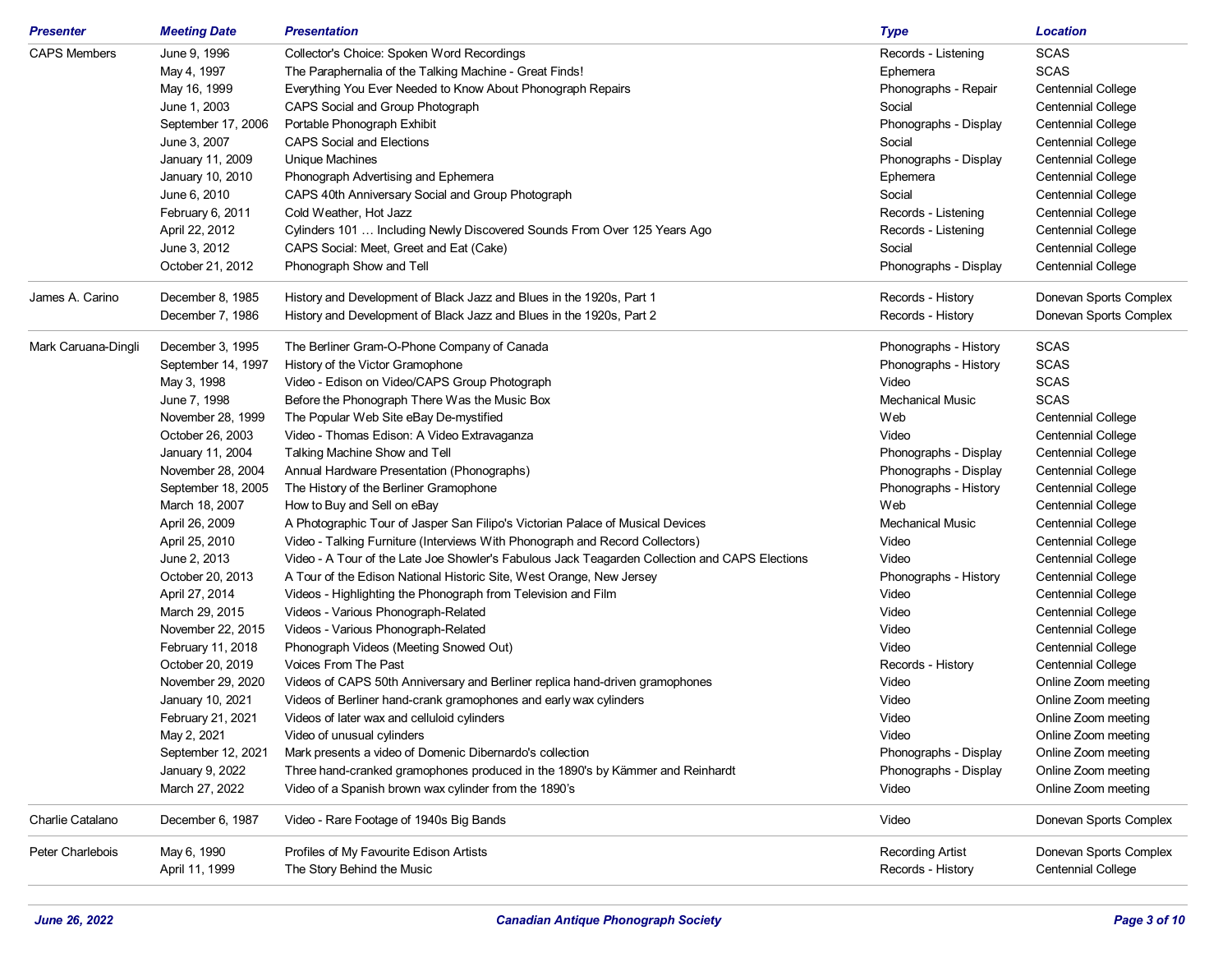| <b>Presenter</b>    | <b>Meeting Date</b>              | <b>Presentation</b>                                                                                                             | <b>Type</b>                    | <b>Location</b>                            |
|---------------------|----------------------------------|---------------------------------------------------------------------------------------------------------------------------------|--------------------------------|--------------------------------------------|
| <b>Trevor Comer</b> | March 27, 2022                   | Demonstration of Canadian McLagan Models M17 and M25 phonographs                                                                | Phonographs - History          | Online Zoom meeting                        |
| Mike Daley          | January 8, 2012                  | The Banjo and Guitar in Transition: The 20s and 30s                                                                             | Performance                    | <b>Centennial College</b>                  |
|                     | January 13, 2013                 | The Banana Man and the Stooge: Comic Double Acts on Early Discs and Cylinders                                                   | Records - History              | <b>Centennial College</b>                  |
| Matthew Davidson    | October 17, 2021<br>June 5, 2022 | Victor Victrola XIV, and The Oriole Terrace Orchestra recordings of the 1920's.<br>Novelty Piano Ragtime                        | Phonographs - Display<br>Video | Online Zoom meeting<br>Online Zoom meeting |
| Dave Dazer          | February 7, 2010                 | The Death of Floyd Collins                                                                                                      | Records - History              | <b>Centennial College</b>                  |
|                     | June 4, 2017                     | The Making of Thomas Edison: Tour of the Thomas Edison Depot Museum in Port Huron                                               | Phonographs - History          | <b>Centennial College</b>                  |
|                     | February 13, 2022                | Live tour of the Thomas Edison Depot Museum located in the former Grand Trunk Western Railroad Depot in<br>Port Huron, Michigan | Phonographs - History          | Online Zoom meeting                        |
| Ernie DeCoste       | May 7, 1995                      | The National Museum of Science and Technology                                                                                   | Phonographs - History          | <b>SCAS</b>                                |
| Bryan DeWalt        | October 20, 1996                 | The Impact of Radio on the Phonograph                                                                                           | Radio                          | <b>SCAS</b>                                |
|                     | October 24, 2004                 | The Canada Science & Technology Museum Collection                                                                               | Phonographs - History          | <b>Centennial College</b>                  |
| Domenic DiBernardo  | November 26, 2006                | Video - A Tour of Domenic DiBernardo's Collection                                                                               | Video                          | <b>Centennial College</b>                  |
|                     | March 9, 2008                    | Edison Gem Phonographs                                                                                                          | Phonographs - Display          | <b>Centennial College</b>                  |
| Mike Dicecco        | June 5, 2005                     | Video - An Early Record Pressing Factory                                                                                        | Video                          | <b>Centennial College</b>                  |
|                     | January 8, 2006                  | The History of the Wurlitzer Jukebox                                                                                            | Phonographs - History          | <b>Centennial College</b>                  |
|                     | October 22, 2006                 | A Tour of the Wurlitzer Jukebox Factory                                                                                         | Phonographs - History          | <b>Centennial College</b>                  |
|                     | April 20, 2008                   | The Development of Hi Fidelity and Stereo in the 1950s                                                                          | Records - Manufacture          | <b>Centennial College</b>                  |
|                     | March 15, 2009                   | The 1920s Vitaphone Project                                                                                                     | <b>Moving Pictures</b>         | <b>Centennial College</b>                  |
|                     | November 22, 2009                | 8 and 16 rpm Records and Seeburg Background Music Systems                                                                       | Records - History              | <b>Centennial College</b>                  |
|                     | March 14, 2010                   | Videos - Documentary on Mina Miller Edison and a Laurel and Hardy Film from 1929                                                | Video                          | <b>Centennial College</b>                  |
|                     | November 28, 2010                | Vitaphone Sound Films of the 1920s                                                                                              | <b>Moving Pictures</b>         | <b>Centennial College</b>                  |
|                     | April 27, 2014                   | Videos - Highlighting the Phonograph from Television and Film                                                                   | Video                          | <b>Centennial College</b>                  |
|                     | March 29, 2015                   | Videos - Various Phonograph-Related                                                                                             | Video                          | <b>Centennial College</b>                  |
|                     | November 22, 2015                | Videos - Various Phonograph-Related                                                                                             | Video                          | <b>Centennial College</b>                  |
|                     |                                  |                                                                                                                                 |                                |                                            |
|                     | April 29, 2018                   | Jukebox Mechanisms                                                                                                              | <b>Mechanical Music</b>        | <b>Centennial College</b>                  |
|                     | November 25, 2018                | Vinyl Studio                                                                                                                    | <b>Audio Restoration</b>       | <b>Centennial College</b>                  |
|                     | November 29, 2020                | Videos and playing of two uncommon Christmas records                                                                            | Video                          | Online Zoom meeting                        |
|                     | January 10, 2021                 | Video of Columbia Demonstration records                                                                                         | Video                          | Online Zoom meeting                        |
|                     | November 21, 2021                | TV panel show, "What's my Secret?": Mitch Miller                                                                                | Video                          | Online Zoom meeting                        |
|                     | March 27, 2022                   | Video of the Victor Electrola RE-57                                                                                             | Video                          | Online Zoom meeting                        |
|                     | April 24, 2022                   | Tour of a Pathé record pressing plant using a 1920s silent film                                                                 | Video                          | Online Zoom meeting                        |
|                     | June 5, 2022                     | Radiola Automatic Electrola RAE-26 of 1931                                                                                      | Phonographs - Display          | Online Zoom meeting                        |
| Ernie Dick          | March 7, 1993                    | An Earful of Canadiana: The Canadian Broadcasting Corporation Library of Recorded Sound                                         | Records - History              | <b>SCAS</b>                                |
| Paul Dodington      | April 4, 1982                    | Lesser-Known Makes of Cylinders                                                                                                 | Records - History              | Trace Manes Club House                     |
|                     | January 15, 1984                 | A History of the Development of Transportation as Typified by the Cylinder Record                                               | Records - History              | Trace Manes Club House                     |
|                     | May 5, 1996                      | A Chapter in the Oral History of the Canadian Antique Phonograph Society                                                        | <b>CAPS History</b>            | <b>SCAS</b>                                |
|                     | March 30, 1997                   | CAPS Cylinder Tone Test                                                                                                         | Records - History              | <b>SCAS</b>                                |
|                     | October 26, 2008                 | How to Get the Best Sound Out of Your Cylinder Records                                                                          | <b>Audio Restoration</b>       | <b>Centennial College</b>                  |
|                     | March 25, 2018                   | Edison 2-Minute Wax Cylinders 1896-1912 Part 1                                                                                  | Records - History              | <b>Centennial College</b>                  |
|                     | March 24, 2019                   | Edison 2-Minute Wax Cylinders 1896-1912 Part 2                                                                                  | Records - History              | <b>Centennial College</b>                  |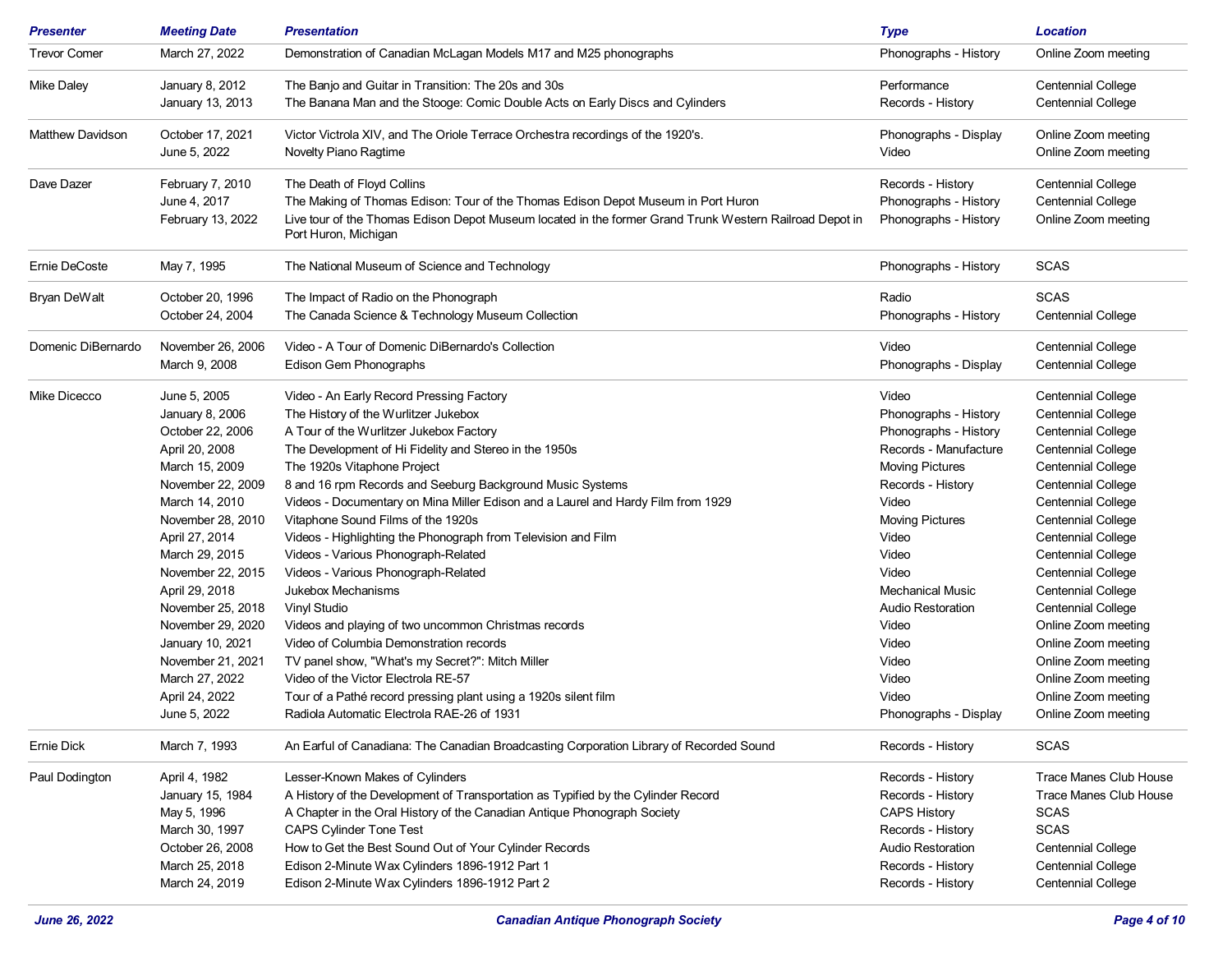| <b>Presenter</b>         | <b>Meeting Date</b>                                                                                                                 | Presentation                                                                                                                                                                                                                                                                                                                                      | <b>Type</b>                                                                                                                                                   | <b>Location</b>                                                                                                                                                                                  |
|--------------------------|-------------------------------------------------------------------------------------------------------------------------------------|---------------------------------------------------------------------------------------------------------------------------------------------------------------------------------------------------------------------------------------------------------------------------------------------------------------------------------------------------|---------------------------------------------------------------------------------------------------------------------------------------------------------------|--------------------------------------------------------------------------------------------------------------------------------------------------------------------------------------------------|
| <b>Rick Elinson</b>      | March 28, 2021                                                                                                                      | The Berliner Project                                                                                                                                                                                                                                                                                                                              | Phonographs - History                                                                                                                                         | Online Zoom meeting                                                                                                                                                                              |
| Sean Ewart               | April 27, 2003                                                                                                                      | Phonograph Show and Tell                                                                                                                                                                                                                                                                                                                          | Phonographs - Display                                                                                                                                         | <b>Centennial College</b>                                                                                                                                                                        |
| Tim Fabrizio             | April 1, 2001<br>June 2, 2002<br>May 2, 2004                                                                                        | Phonographs With Flair: A Century of Style in Sound Reproduction<br>Antique Phonograph Advertising: An Illustrated History<br>Rare and Unusual Phonographs                                                                                                                                                                                        | Phonographs - History<br>Ephemera<br>Phonographs - History                                                                                                    | <b>Centennial College</b><br><b>Centennial College</b><br><b>Centennial College</b>                                                                                                              |
| Milford Fargo            | June 19, 1983                                                                                                                       | The Sound of Music: A Multimedia Presentation                                                                                                                                                                                                                                                                                                     | <b>Music History</b>                                                                                                                                          | <b>Trace Manes Club House</b>                                                                                                                                                                    |
| Douglas Flood            | September 22, 2002                                                                                                                  | Guy Lombardo and His Music                                                                                                                                                                                                                                                                                                                        | <b>Recording Artist</b>                                                                                                                                       | <b>Centennial College</b>                                                                                                                                                                        |
| Steven C. Gaber          | November 20, 2016<br>September 10, 2017<br>April 28, 2019                                                                           | The Life and Music of Bix Beiderbecke<br>Duke Ellington<br>George Gershwin                                                                                                                                                                                                                                                                        | <b>Recording Artist</b><br><b>Recording Artist</b><br><b>Recording Artist</b>                                                                                 | <b>Centennial College</b><br><b>Centennial College</b><br><b>Centennial College</b>                                                                                                              |
| Gary A. Galo             | September 15, 1996                                                                                                                  | Opera: Rare Live Performances on Record                                                                                                                                                                                                                                                                                                           | Records - Listening                                                                                                                                           | <b>SCAS</b>                                                                                                                                                                                      |
| John E. Gergesha         | April 3, 2016                                                                                                                       | What the Heck Were They Thinking? (Some of the Worst Recordings Ever Made)                                                                                                                                                                                                                                                                        | Records - Listening                                                                                                                                           | <b>Centennial College</b>                                                                                                                                                                        |
| <b>Harold Glick</b>      | October 14, 2018                                                                                                                    | Robert Crumb - Artist and Record Collector                                                                                                                                                                                                                                                                                                        | Records - History                                                                                                                                             | <b>Centennial College</b>                                                                                                                                                                        |
| Denis Gonet              | June 23, 1985                                                                                                                       | Recordings of the Great Operatic Voices Past and Present                                                                                                                                                                                                                                                                                          | Records - Listening                                                                                                                                           | <b>Trace Manes Club House</b>                                                                                                                                                                    |
| <b>Richard Green</b>     | September 20, 1992<br>October 22, 1995<br>April 28, 2002                                                                            | Canada's National Archive of Recorded Sound<br>Disposing of a Record Collection<br>The Virtual Gramophone                                                                                                                                                                                                                                         | Records - History<br>Records - Disposal<br>Records - History                                                                                                  | <b>SCAS</b><br><b>SCAS</b><br><b>Centennial College</b>                                                                                                                                          |
| <b>Robert Gutteridge</b> | October 25, 1998<br>April 30, 2000                                                                                                  | Beyond the Light Bulb and Phonograph: Edison's Other Great Invention<br>Early Moving Picture Sound Systems                                                                                                                                                                                                                                        | <b>Moving Pictures</b><br><b>Moving Pictures</b>                                                                                                              | <b>Centennial College</b><br><b>Centennial College</b>                                                                                                                                           |
| Jeff Healey              | January 10, 1982<br>April 10, 1983<br>January 13, 1985<br>January 12, 1986<br>June 21, 1987<br>January 15, 1989<br>October 27, 1991 | <b>Hot Dance Records</b><br>Entertainers of the Early 1920s<br>Vintage Entertainers from the 1920s<br>Vintage 78s from the 1920s: Songs With Unusual, Strange or Humorous Titles<br>Ernie Hare and Billy Jones + In Performance With Steven C. Barr<br>1920s and 30s Jazz and Dance Recordings<br>Black Jazz Recordings of the 1920s, 30s and 40s | Records - Listening<br>Records - Listening<br>Records - Listening<br>Records - Listening<br>Records - Listening<br>Records - Listening<br>Records - Listening | <b>Trace Manes Club House</b><br>Trace Manes Club House<br><b>Trace Manes Club House</b><br>Trace Manes Club House<br>Trace Manes Club House<br>David and Mary Thomson<br>Donevan Sports Complex |
| Jen Hodge                | May 2, 2021<br>June 13, 2021<br>November 21, 2021                                                                                   | Video of an acoustic recording session performed by her Jen Hodge All Stars jazz band<br>Modern jazz band recording a jazz piece directly onto a wax cylinder<br>Gin for Christmas                                                                                                                                                                | Performance<br>Video<br>Records - Listening                                                                                                                   | Online Zoom meeting<br>Online Zoom meeting<br>Online Zoom meeting                                                                                                                                |
| Jeremy Hopkin            | March 27, 2022<br>April 24, 2022                                                                                                    | Presentation of a 1929 Victor Electrola RE-57<br>Presentation of the recording aspect of his 1930 Victor Electrola RE-57                                                                                                                                                                                                                          | Phonographs - History<br>Phonographs - History                                                                                                                | Online Zoom meeting<br>Online Zoom meeting                                                                                                                                                       |
| Bas Ingrouille           | February 21, 1982<br>December 4, 1983<br>February 22, 1987<br>October 30, 1988                                                      | Guess the Artist and Take Home the Record<br>Guess the Artist and Take Home the Record<br>Cleaning Wax Cylinders and Favourite Comic Records<br>Diamond Jim Greer                                                                                                                                                                                 | Records - Listening<br>Records - Listening<br><b>Audio Restoration</b><br>Phonographs - History                                                               | Oshawa Civic Auditorium<br>Donevan Sports Complex<br>Donevan Sports Complex<br>David and Mary Thomson                                                                                            |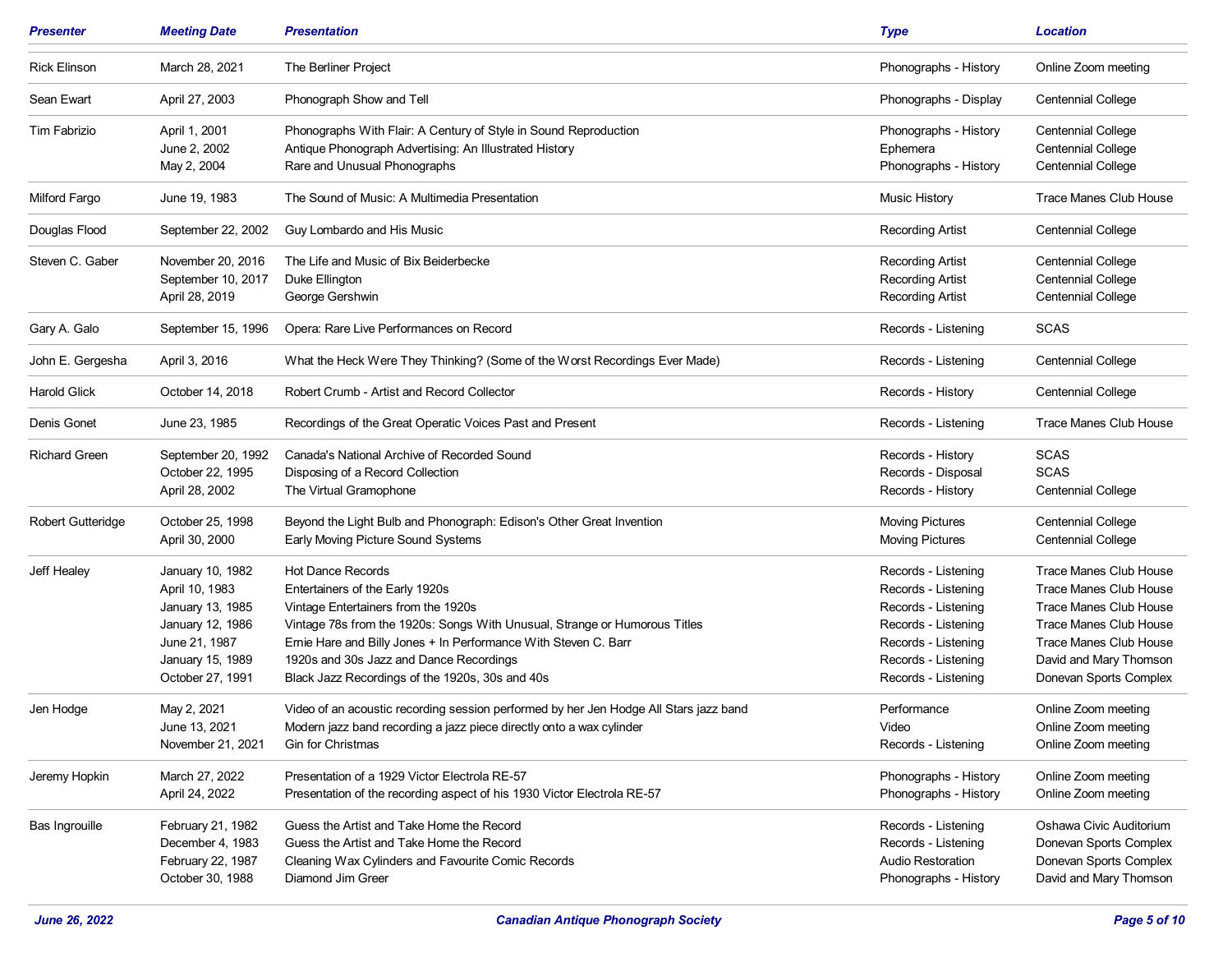| Presenter           | <b>Meeting Date</b>                    | <b>Presentation</b>                                                                                                                                                                                | <b>Type</b>                                        | <b>Location</b>                                        |
|---------------------|----------------------------------------|----------------------------------------------------------------------------------------------------------------------------------------------------------------------------------------------------|----------------------------------------------------|--------------------------------------------------------|
| Bas Ingrouille      | April 2, 1989                          | 55 Phonograph Trivia Questions                                                                                                                                                                     | Phonographs - History                              | David and Mary Thomson                                 |
|                     | February 10, 1991                      | The History of CAPS                                                                                                                                                                                | <b>CAPS History</b>                                | <b>SCAS</b>                                            |
| Kevin Jelley-Kasper | January 13, 2019                       | Shout, Sister, Shout! - Sister Rosetta Tharpe: The Godmother of Rock and Roll!                                                                                                                     | <b>Recording Artist</b>                            | <b>Centennial College</b>                              |
|                     | October 20, 2019                       | <b>Voices From The Past</b>                                                                                                                                                                        | Records - History                                  | <b>Centennial College</b>                              |
|                     | January 12, 2020                       | Weird and Odd Album Covers                                                                                                                                                                         | Records - History                                  | <b>Centennial College</b>                              |
| James Kidd          | January 12, 2003<br>November 25, 2012  | Where the Sounds Were Born: A Tour of New York Recording Studios and Harlem Nightclubs Today<br>It Always Says  Recorded in New York (A Tour of the Major Recording Studios from the 1920s -1950s) | Records - Manufacture<br>Records - Manufacture     | <b>Centennial College</b><br><b>Centennial College</b> |
| Glen Kilian         | October 17, 2021                       | 1946 Wurlitzer jukebox model 1015                                                                                                                                                                  | Phonographs - Display                              | Online Zoom meeting                                    |
| Alan Kilmury        | May 8, 1988                            | The Roots of Rock 'n' Roll: The Early Days                                                                                                                                                         | Records - History                                  | Donevan Sports Complex                                 |
|                     | October 29, 1989                       | Video - Unreleased Clips from Film Musicals of 1939-1954                                                                                                                                           | Video                                              | David and Mary Thomson                                 |
| Jack Kingston       | February 24, 1985                      | Country Recording Artist from the 1950s - Sings, Plays and Reminisces                                                                                                                              | Performance                                        | Donevan Sports Complex                                 |
| Jeannette Kopak     | February 25, 1996                      | Canada's Audio and Video Heritage                                                                                                                                                                  | <b>Music History</b>                               | <b>SCAS</b>                                            |
| Martin Koppel       | May 3, 2015                            | The Changing State of the Record Industry                                                                                                                                                          | Records - History                                  | <b>Centennial College</b>                              |
| Nick Koppel         | May 3, 2015                            | The Changing State of the Record Industry                                                                                                                                                          | Records - History                                  | <b>Centennial College</b>                              |
| Paul Andre Lawrie   | February 10, 2008<br>February 21, 2016 | The History and Demonstration of 19th Century Organettes<br>The Organette                                                                                                                          | <b>Mechanical Music</b><br><b>Mechanical Music</b> | <b>Centennial College</b><br><b>Centennial College</b> |
| David Lennick       | March 24, 1991                         | Digital Reproduction of 78 rpm Recordings                                                                                                                                                          | Records - Manufacture                              | Donevan Sports Complex                                 |
|                     | September 17, 1995                     | Canadian Celebrities and Personalities on Record                                                                                                                                                   | Records - Listening                                | <b>SCAS</b>                                            |
|                     | June 8, 1997                           | The Earliest Radio Recordings                                                                                                                                                                      | Radio                                              | <b>SCAS</b>                                            |
|                     | January 9, 2000                        | Something on Record                                                                                                                                                                                | Records - Listening                                | <b>Centennial College</b>                              |
|                     | December 2, 2001                       | Disc Jockeys on Record, Radio Promos and Other Nonsense                                                                                                                                            | Records - Listening                                | <b>Centennial College</b>                              |
|                     | September 26, 2004                     | How I Spent My Summer Vacation                                                                                                                                                                     | Records - Listening                                | <b>Centennial College</b>                              |
|                     | October 23, 2005                       | Celebrities Who Recorded, Who Shouldn't Have                                                                                                                                                       | Records - Listening                                | <b>Centennial College</b>                              |
|                     | October 25, 2009                       | Dave's Dirty Discs: Under the Counter Hits                                                                                                                                                         | Records - Listening                                | <b>Centennial College</b>                              |
|                     | May 1, 2011                            | How a CD Reissue is Produced                                                                                                                                                                       | Records - Manufacture                              | <b>Centennial College</b>                              |
|                     | February 12, 2012                      | Music to See: A display of Picture Records from the 1930s to the 1980s                                                                                                                             | Records - History                                  | <b>Centennial College</b>                              |
|                     | September 16, 2012                     | Video - Wanna Buy a Record?: The Capitol Recording Studios and Manufacturing Facilities in the Early 1950s                                                                                         | Video                                              | <b>Centennial College</b>                              |
|                     | September 14, 2014                     | Remembering the Dumbells                                                                                                                                                                           | <b>Recording Artist</b>                            | <b>Centennial College</b>                              |
|                     | September 11, 2016                     | Observations on Recorded History                                                                                                                                                                   | Records - Listening                                | <b>Centennial College</b>                              |
|                     | September 9, 2018                      | The Happy Gang                                                                                                                                                                                     | <b>Recording Artist</b>                            | <b>Centennial College</b>                              |
|                     | March 1, 2020                          | Al and Bob Harvey                                                                                                                                                                                  | <b>Recording Artist</b>                            | Centennial College                                     |
| Jack Litchfield     | March 1, 1992                          | Video - Soundies and Film Clips of Recorded Personalities from the 1930s and 40s                                                                                                                   | Video                                              | <b>SCAS</b>                                            |
|                     | January 16, 1994                       | Record Rarities  in Jazz and Opera                                                                                                                                                                 | Records - Listening                                | Donevan Sports Complex                                 |
|                     | November 30, 2003                      | The Life and Music of Billy Hall                                                                                                                                                                   | <b>Recording Artist</b>                            | <b>Centennial College</b>                              |
|                     | November 25, 2007                      | The Life and Music of Eddie Cantor                                                                                                                                                                 | <b>Recording Artist</b>                            | <b>Centennial College</b>                              |
|                     | November 23, 2008                      | The Life and Music of Sophie Tucker                                                                                                                                                                | <b>Recording Artist</b>                            | <b>Centennial College</b>                              |
|                     | October 24, 2010                       | The Life and Music of Jimmy Durante                                                                                                                                                                | <b>Recording Artist</b>                            | <b>Centennial College</b>                              |
| Merritt Malvern     | May 15, 1983                           | Re-Recording in Edison's Laboratory                                                                                                                                                                | Records - Manufacture                              | Donevan Sports Complex                                 |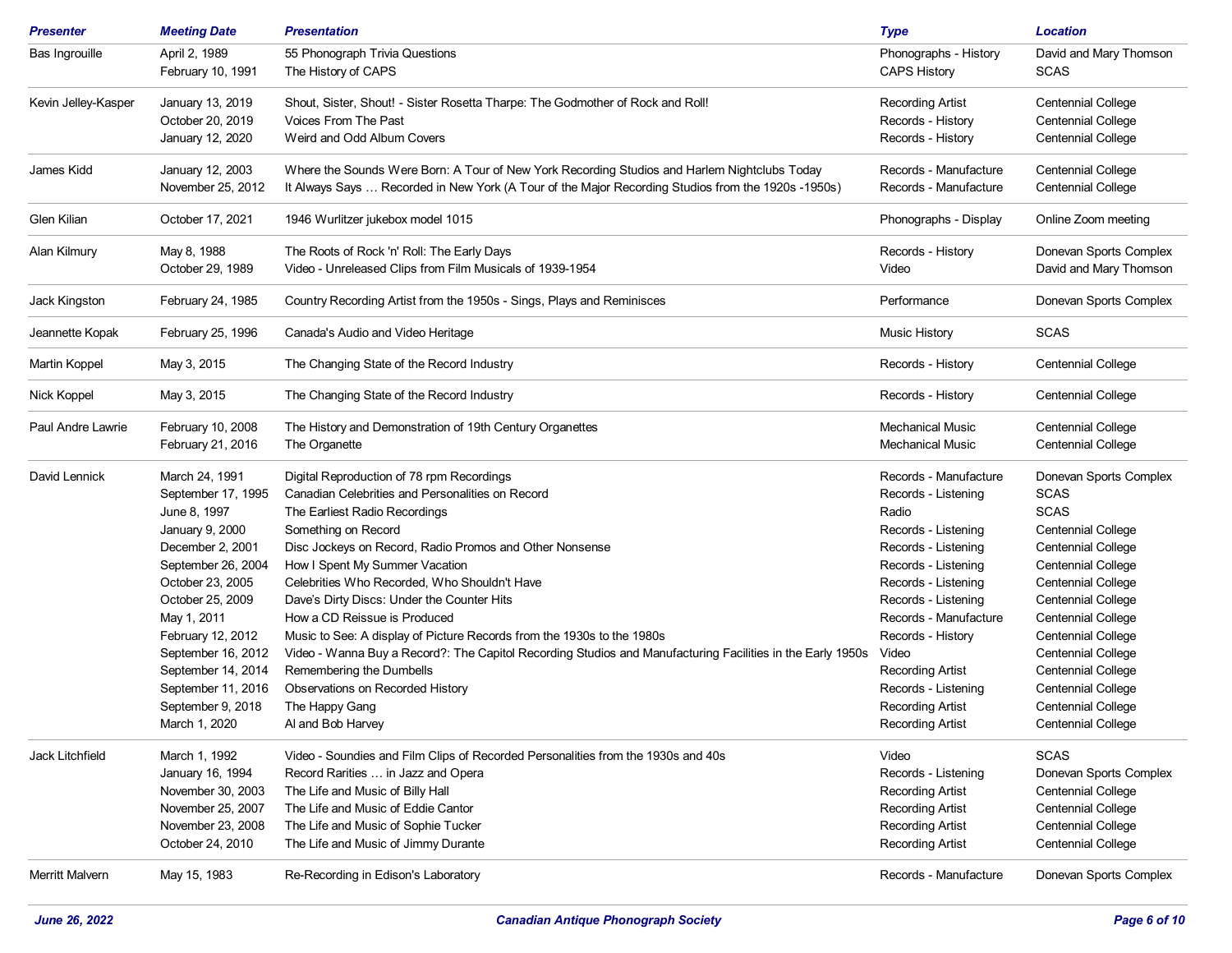| <b>Presenter</b>       | <b>Meeting Date</b> | <b>Presentation</b>                                                             | <b>Type</b>              | <b>Location</b>           |
|------------------------|---------------------|---------------------------------------------------------------------------------|--------------------------|---------------------------|
| Don Mayer              | November 21, 2021   | Edison Idelia phonograph                                                        | Phonographs - Display    | Online Zoom meeting       |
| <b>Brian McAlpine</b>  | November 27, 2005   | Gizmos, Gadgets and Mechanical Marvels                                          | Ephemera                 | <b>Centennial College</b> |
| <b>Blain McCutchen</b> | March 17, 2013      | 100 Years of Recorded Sound, Part 1                                             | Phonographs - History    | <b>Centennial College</b> |
|                        | November 24, 2013   | 100 Years of Recorded Sound, Part 2                                             | Phonographs - History    | <b>Centennial College</b> |
|                        | October 19, 2014    | Edison's Life in Stratford, Ontario                                             | Phonographs - History    | <b>Centennial College</b> |
|                        | October 18, 2015    | Phonograph Ephemera                                                             | Ephemera                 | <b>Centennial College</b> |
|                        | January 10, 2016    | The History of the McLagan Furniture & Phonograph Company of Stratford, Ontario | Phonographs - History    | <b>Centennial College</b> |
|                        | January 8, 2017     | Phonograph Ephemera                                                             | Ephemera                 | <b>Centennial College</b> |
|                        | March 25, 2018      | Edison 2-Minute Wax Cylinders 1896-1912 Part 1                                  | Records - History        | <b>Centennial College</b> |
|                        | March 24, 2019      | Edison 2-Minute Wax Cylinders 1896-1912 Part 2                                  | Records - History        | <b>Centennial College</b> |
| Judith McErvel         | October 23, 1994    | Massey Hall  The Early Years                                                    | Music History            | <b>SCAS</b>               |
| <b>Rick McGinnis</b>   | October 19, 1997    | Ethnic 78s                                                                      | Records - History        | <b>SCAS</b>               |
| Gerry McGoldrick       | September 8, 2019   | Japanese 78 RPM Records                                                         | Records - History        | <b>Centennial College</b> |
| Kathleen McMorrow      | October 22, 1995    | Disposing of a Record Collection                                                | Records - Disposal       | <b>SCAS</b>               |
| Jim McPherson          | December 6, 1992    | Season's Greetings - On the Record: Spoken Word and Vocal Classical Recordings  | Records - Listening      | <b>SCAS</b>               |
| <b>Ethan Miller</b>    | January 12, 2020    | <b>Miller and Miller Antiques</b>                                               | Records - Disposal       | <b>Centennial College</b> |
| Adam Mock              | November 25, 2018   | Vinyl Studio                                                                    | <b>Audio Restoration</b> | <b>Centennial College</b> |
| Ed Moran               | November 28, 1999   | How to Win at Auctioning                                                        | Web                      | <b>Centennial College</b> |
|                        | December 1, 2002    | <b>Mechanical Music Automatons</b>                                              | <b>Mechanical Music</b>  | <b>Centennial College</b> |
|                        | November 27, 2005   | Gizmos, Gadgets and Mechanical Marvels                                          | Ephemera                 | <b>Centennial College</b> |
|                        | June 7, 2009        | The Early History of the Automaton                                              | <b>Mechanical Music</b>  | <b>Centennial College</b> |
|                        | April 29, 2018      | Automatons                                                                      | Mechanical Music         | <b>Centennial College</b> |
| Derek Morley           | January 15, 1989    | Classics Revisited: Classically-Composed Pieces Played in Popular Styles        | Records - Listening      | David and Mary Thomson    |
|                        | December 3, 1989    | Vogue Picture Discs                                                             | Records - History        | Donevan Sports Complex    |
| <b>Graham Newton</b>   | December 1, 1996    | Edison Diamond Discs - As You Have Never Heard Them Before!                     | Audio Restoration        | <b>SCAS</b>               |
|                        | November 30, 1997   | Cleaning Up: The Audio Restoration of Aging Phonograph Discs                    | <b>Audio Restoration</b> | <b>SCAS</b>               |
|                        | September 12, 1999  | Hi Ho Silver: The Lone Ranger Radio Program 1940-1956                           | Radio                    | <b>Centennial College</b> |
|                        | May 1, 2011         | How a CD Reissue is Produced                                                    | Records - Manufacture    | <b>Centennial College</b> |
| <b>Bob Nix</b>         | June 3, 2001        | Sharing Helpful Tips on Phonograph Repairs                                      | Phonographs - Repair     | <b>Centennial College</b> |
|                        | October 27, 2002    | "The Phonograph Doctor" Demonstrates Common Repairs                             | Phonographs - Repair     | <b>Centennial College</b> |
|                        | May 7, 2006         | Phonograph Repair Seminar                                                       | Phonographs - Repair     | <b>Centennial College</b> |
|                        | January 6, 2008     | Tip and Tricks on Refinishing Phonographs and Wood Horns                        | Phonographs - Repair     | <b>Centennial College</b> |
|                        | September 19, 2010  | <b>Restoration and Repair</b>                                                   | Phonographs - Repair     | <b>Centennial College</b> |
| <b>Brian Nix</b>       | September 12, 2021  | Brian Nix "The Gramophone Doctor" shows his workplace and collection            | Phonographs - Repair     | Online Zoom meeting       |
| Steve O'Neill          | June 3, 2018        | Your Favourite Recording                                                        | Records - Listening      | <b>Centennial College</b> |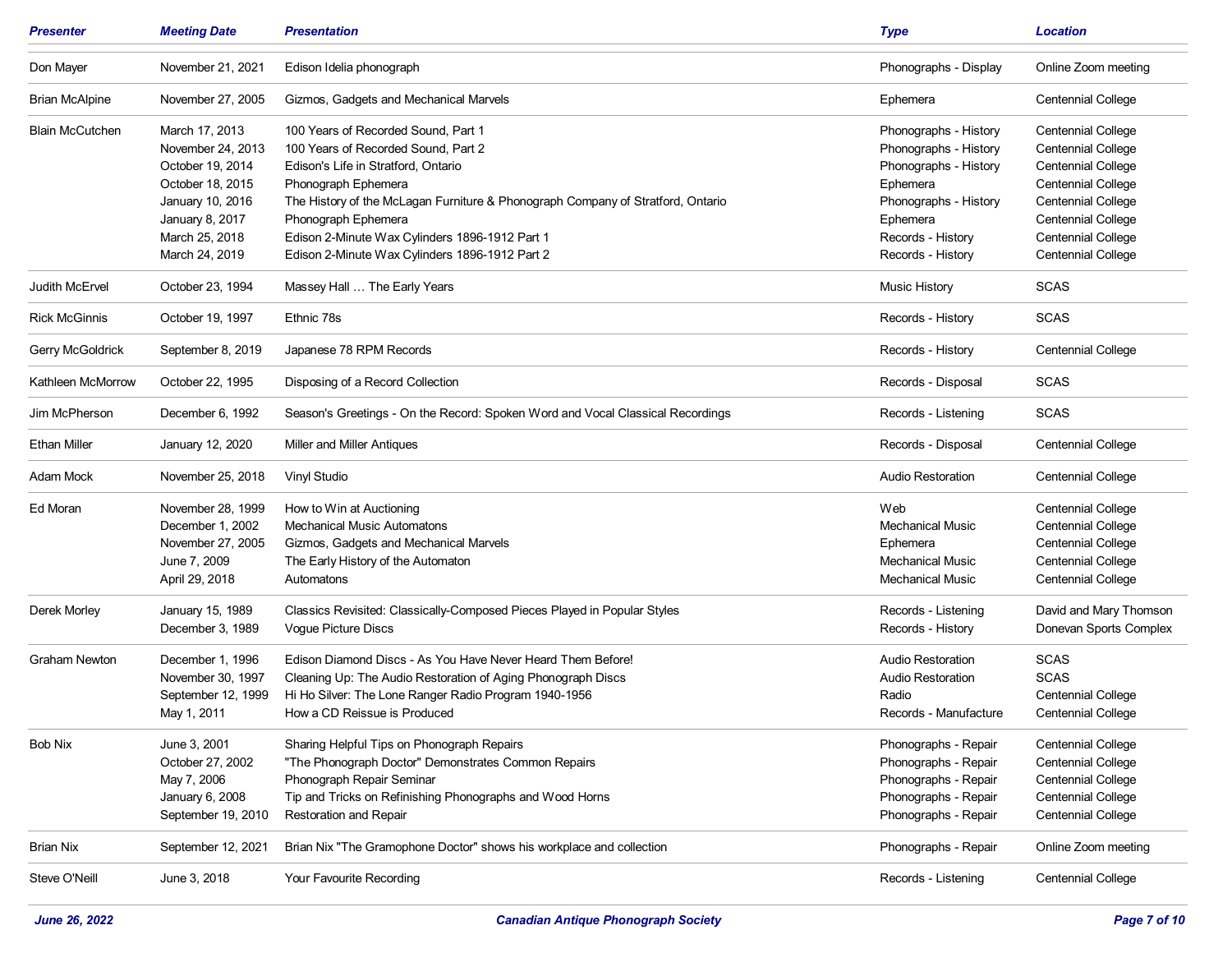| Steve O'Neill<br>February 24, 2019<br>La Musique de la Belle Epoque<br><b>Recording Artist</b><br><b>Centennial College</b><br>Your Favourite Recording<br><b>Centennial College</b><br>June 2, 2019<br>Records - Listening<br>Online Zoom meeting<br>January 9, 2022<br>HMV model 157 and video of British actor Edward Petherbridge playing his HMV 157<br>Phonographs - Display<br>April 1, 2001<br>Phonographs With Flair: A Century of Style in Sound Reproduction<br><b>Centennial College</b><br>Phonographs - History<br>June 2, 2002<br><b>Centennial College</b><br>Antique Phonograph Advertising: An Illustrated History<br>Ephemera<br>Rare and Unusual Phonographs<br><b>Centennial College</b><br>May 2, 2004<br>Phonographs - History<br>February 20, 2000<br>The Legendary Dumbells<br><b>Recording Artist</b><br><b>Centennial College</b><br><b>Bernie Power</b><br>February 27, 1983<br>John McCormack<br>Donevan Sports Complex<br><b>Recording Artist</b><br>May 27, 1984<br>The Recording Career of Peter Dawson<br><b>Recording Artist</b><br>Donevan Sports Complex<br>Video - Song of My Heart (1929) featuring John McCormack and Maureen O'Sullivan<br>Trace Manes Club House<br>October 27, 1985<br>Video<br>David and Mary Thomson<br>April 1, 1990<br>Guess That Vintage Popular Tune from a Short Introduction<br>Records - Listening<br>November 25, 1990<br>Last of the Great Minstrel Men<br>Donevan Sports Complex<br><b>Recording Artist</b><br>June 28, 1992<br>Dogs on Record<br>Records - Listening<br>Donevan Sports Complex<br><b>SCAS</b><br><b>Bill Pratt</b><br>June 9, 1996<br>Launch of CAPS Web Site<br>Web<br><b>SCAS</b><br>January 11, 1998<br>The Wide World of Gramophones and Records on the Internet<br>Web<br>Launch of CAPS CD: Dance Bands From Canada 1922-1930 and CAPS 30th Anniversary<br>October 29, 2000<br>Records - Manufacture<br><b>Centennial College</b><br>March 28, 2021<br>New classifieds pages on CAPS website<br>Web<br>Online Zoom meeting<br>May 2, 2021<br>How to access articles from back issues of Antique Phonograph News on CAPS website<br>Web<br>Online Zoom meeting<br>June 13, 2021<br>New Zoom auctions page on CAPS website<br>Web<br>Online Zoom meeting<br>February 19, 2006<br>Music Law<br><b>Music History</b><br><b>Centennial College</b><br>February 18, 2007<br><b>Centennial College</b><br>The Music Business in the U.S. During the 1930s and 40s<br>Records - History<br>September 16, 2007<br>Sources of Music and Video on the Internet<br>Web<br><b>Centennial College</b><br>November 22, 2009<br>8 and 16 rpm Records and Seeburg Background Music Systems<br>Records - History<br><b>Centennial College</b><br>February 21, 2021<br>Video of thorn needles<br>Online Zoom meeting<br>Video<br>September 12, 2021<br>Tom presents a Columbia BI "Sterling" Disc Graphophone and a Columbia AU Disc Graphophone<br>Phonographs - Display<br>Online Zoom meeting<br>April 24, 2022<br>Video demonstrating making bamboo needles at home<br>Video<br>Online Zoom meeting<br>May 6, 2001<br>Art Richardson<br>The Paraphernalia of the Talking Machine<br>Ephemera<br><b>Centennial College</b><br>Music to Go: Transferring Music to a Digital Form<br>May 1, 2005<br>Records - Manufacture<br><b>Centennial College</b><br><b>Trace Manes Club House</b><br>October 28, 1984<br>William Robyn Sings and Reminisces (Accompanied by Milford Fargo on Electronic Piano)<br>Performance<br><b>Mike Rosevear</b><br>Pioneers of Early Recorded Music<br><b>Centennial College</b><br>January 17, 1999<br><b>Recording Artist</b><br>December 4, 1988<br>The Railroad Theme on Record<br>Records - History<br>Donevan Sports Complex<br>Recordings of Canadian Dance Bands<br>January 14, 1990<br>Records - Listening<br>David and Mary Thomson<br>January 6, 1991<br><b>Whistling Records</b><br>Donevan Sports Complex<br>Records - History<br>March 6, 1994<br>Sounds Fantastic: Sound Effects on Record<br><b>SCAS</b><br>Records - History<br><b>SCAS</b><br>Records About Records<br>September 18, 1994<br>Records - History<br><b>Trace Manes Club House</b><br>John E. Rutherford<br>April 1, 1984<br>Records That Should Never Have Been Released<br>Records - Listening<br>June 23, 1985<br>Recordings of the Great Operatic Voices Past and Present<br>Trace Manes Club House<br>Records - Listening<br>The Life and Career of Ivor Novello<br>Donevan Sports Complex<br>May 24, 1987<br><b>Recording Artist</b><br>CAPS 20th Anniversary Celebration (with Special musical entertainment)<br>Social<br><b>Birchmount Collegiate</b><br>June 5, 1988 | <b>Presenter</b>      | <b>Meeting Date</b> | <b>Presentation</b> | <b>Type</b> | <b>Location</b> |
|----------------------------------------------------------------------------------------------------------------------------------------------------------------------------------------------------------------------------------------------------------------------------------------------------------------------------------------------------------------------------------------------------------------------------------------------------------------------------------------------------------------------------------------------------------------------------------------------------------------------------------------------------------------------------------------------------------------------------------------------------------------------------------------------------------------------------------------------------------------------------------------------------------------------------------------------------------------------------------------------------------------------------------------------------------------------------------------------------------------------------------------------------------------------------------------------------------------------------------------------------------------------------------------------------------------------------------------------------------------------------------------------------------------------------------------------------------------------------------------------------------------------------------------------------------------------------------------------------------------------------------------------------------------------------------------------------------------------------------------------------------------------------------------------------------------------------------------------------------------------------------------------------------------------------------------------------------------------------------------------------------------------------------------------------------------------------------------------------------------------------------------------------------------------------------------------------------------------------------------------------------------------------------------------------------------------------------------------------------------------------------------------------------------------------------------------------------------------------------------------------------------------------------------------------------------------------------------------------------------------------------------------------------------------------------------------------------------------------------------------------------------------------------------------------------------------------------------------------------------------------------------------------------------------------------------------------------------------------------------------------------------------------------------------------------------------------------------------------------------------------------------------------------------------------------------------------------------------------------------------------------------------------------------------------------------------------------------------------------------------------------------------------------------------------------------------------------------------------------------------------------------------------------------------------------------------------------------------------------------------------------------------------------------------------------------------------------------------------------------------------------------------------------------------------------------------------------------------------------------------------------------------------------------------------------------------------------------------------------------------------------------------------------------------------------------------------------------------------------------------------------------------------------------------------------------------------------------------------------------------------------------------------------------------------------------------------------------------------------------------------------------------------------------------------------------------------------------------------------------------------------------------------------------------------------------------------------------------------------------------------------------------------------------------|-----------------------|---------------------|---------------------|-------------|-----------------|
|                                                                                                                                                                                                                                                                                                                                                                                                                                                                                                                                                                                                                                                                                                                                                                                                                                                                                                                                                                                                                                                                                                                                                                                                                                                                                                                                                                                                                                                                                                                                                                                                                                                                                                                                                                                                                                                                                                                                                                                                                                                                                                                                                                                                                                                                                                                                                                                                                                                                                                                                                                                                                                                                                                                                                                                                                                                                                                                                                                                                                                                                                                                                                                                                                                                                                                                                                                                                                                                                                                                                                                                                                                                                                                                                                                                                                                                                                                                                                                                                                                                                                                                                                                                                                                                                                                                                                                                                                                                                                                                                                                                                                                                                      |                       |                     |                     |             |                 |
|                                                                                                                                                                                                                                                                                                                                                                                                                                                                                                                                                                                                                                                                                                                                                                                                                                                                                                                                                                                                                                                                                                                                                                                                                                                                                                                                                                                                                                                                                                                                                                                                                                                                                                                                                                                                                                                                                                                                                                                                                                                                                                                                                                                                                                                                                                                                                                                                                                                                                                                                                                                                                                                                                                                                                                                                                                                                                                                                                                                                                                                                                                                                                                                                                                                                                                                                                                                                                                                                                                                                                                                                                                                                                                                                                                                                                                                                                                                                                                                                                                                                                                                                                                                                                                                                                                                                                                                                                                                                                                                                                                                                                                                                      |                       |                     |                     |             |                 |
|                                                                                                                                                                                                                                                                                                                                                                                                                                                                                                                                                                                                                                                                                                                                                                                                                                                                                                                                                                                                                                                                                                                                                                                                                                                                                                                                                                                                                                                                                                                                                                                                                                                                                                                                                                                                                                                                                                                                                                                                                                                                                                                                                                                                                                                                                                                                                                                                                                                                                                                                                                                                                                                                                                                                                                                                                                                                                                                                                                                                                                                                                                                                                                                                                                                                                                                                                                                                                                                                                                                                                                                                                                                                                                                                                                                                                                                                                                                                                                                                                                                                                                                                                                                                                                                                                                                                                                                                                                                                                                                                                                                                                                                                      |                       |                     |                     |             |                 |
|                                                                                                                                                                                                                                                                                                                                                                                                                                                                                                                                                                                                                                                                                                                                                                                                                                                                                                                                                                                                                                                                                                                                                                                                                                                                                                                                                                                                                                                                                                                                                                                                                                                                                                                                                                                                                                                                                                                                                                                                                                                                                                                                                                                                                                                                                                                                                                                                                                                                                                                                                                                                                                                                                                                                                                                                                                                                                                                                                                                                                                                                                                                                                                                                                                                                                                                                                                                                                                                                                                                                                                                                                                                                                                                                                                                                                                                                                                                                                                                                                                                                                                                                                                                                                                                                                                                                                                                                                                                                                                                                                                                                                                                                      | George Paul           |                     |                     |             |                 |
|                                                                                                                                                                                                                                                                                                                                                                                                                                                                                                                                                                                                                                                                                                                                                                                                                                                                                                                                                                                                                                                                                                                                                                                                                                                                                                                                                                                                                                                                                                                                                                                                                                                                                                                                                                                                                                                                                                                                                                                                                                                                                                                                                                                                                                                                                                                                                                                                                                                                                                                                                                                                                                                                                                                                                                                                                                                                                                                                                                                                                                                                                                                                                                                                                                                                                                                                                                                                                                                                                                                                                                                                                                                                                                                                                                                                                                                                                                                                                                                                                                                                                                                                                                                                                                                                                                                                                                                                                                                                                                                                                                                                                                                                      |                       |                     |                     |             |                 |
|                                                                                                                                                                                                                                                                                                                                                                                                                                                                                                                                                                                                                                                                                                                                                                                                                                                                                                                                                                                                                                                                                                                                                                                                                                                                                                                                                                                                                                                                                                                                                                                                                                                                                                                                                                                                                                                                                                                                                                                                                                                                                                                                                                                                                                                                                                                                                                                                                                                                                                                                                                                                                                                                                                                                                                                                                                                                                                                                                                                                                                                                                                                                                                                                                                                                                                                                                                                                                                                                                                                                                                                                                                                                                                                                                                                                                                                                                                                                                                                                                                                                                                                                                                                                                                                                                                                                                                                                                                                                                                                                                                                                                                                                      |                       |                     |                     |             |                 |
|                                                                                                                                                                                                                                                                                                                                                                                                                                                                                                                                                                                                                                                                                                                                                                                                                                                                                                                                                                                                                                                                                                                                                                                                                                                                                                                                                                                                                                                                                                                                                                                                                                                                                                                                                                                                                                                                                                                                                                                                                                                                                                                                                                                                                                                                                                                                                                                                                                                                                                                                                                                                                                                                                                                                                                                                                                                                                                                                                                                                                                                                                                                                                                                                                                                                                                                                                                                                                                                                                                                                                                                                                                                                                                                                                                                                                                                                                                                                                                                                                                                                                                                                                                                                                                                                                                                                                                                                                                                                                                                                                                                                                                                                      | <b>Steve Plunkett</b> |                     |                     |             |                 |
|                                                                                                                                                                                                                                                                                                                                                                                                                                                                                                                                                                                                                                                                                                                                                                                                                                                                                                                                                                                                                                                                                                                                                                                                                                                                                                                                                                                                                                                                                                                                                                                                                                                                                                                                                                                                                                                                                                                                                                                                                                                                                                                                                                                                                                                                                                                                                                                                                                                                                                                                                                                                                                                                                                                                                                                                                                                                                                                                                                                                                                                                                                                                                                                                                                                                                                                                                                                                                                                                                                                                                                                                                                                                                                                                                                                                                                                                                                                                                                                                                                                                                                                                                                                                                                                                                                                                                                                                                                                                                                                                                                                                                                                                      |                       |                     |                     |             |                 |
|                                                                                                                                                                                                                                                                                                                                                                                                                                                                                                                                                                                                                                                                                                                                                                                                                                                                                                                                                                                                                                                                                                                                                                                                                                                                                                                                                                                                                                                                                                                                                                                                                                                                                                                                                                                                                                                                                                                                                                                                                                                                                                                                                                                                                                                                                                                                                                                                                                                                                                                                                                                                                                                                                                                                                                                                                                                                                                                                                                                                                                                                                                                                                                                                                                                                                                                                                                                                                                                                                                                                                                                                                                                                                                                                                                                                                                                                                                                                                                                                                                                                                                                                                                                                                                                                                                                                                                                                                                                                                                                                                                                                                                                                      |                       |                     |                     |             |                 |
|                                                                                                                                                                                                                                                                                                                                                                                                                                                                                                                                                                                                                                                                                                                                                                                                                                                                                                                                                                                                                                                                                                                                                                                                                                                                                                                                                                                                                                                                                                                                                                                                                                                                                                                                                                                                                                                                                                                                                                                                                                                                                                                                                                                                                                                                                                                                                                                                                                                                                                                                                                                                                                                                                                                                                                                                                                                                                                                                                                                                                                                                                                                                                                                                                                                                                                                                                                                                                                                                                                                                                                                                                                                                                                                                                                                                                                                                                                                                                                                                                                                                                                                                                                                                                                                                                                                                                                                                                                                                                                                                                                                                                                                                      |                       |                     |                     |             |                 |
|                                                                                                                                                                                                                                                                                                                                                                                                                                                                                                                                                                                                                                                                                                                                                                                                                                                                                                                                                                                                                                                                                                                                                                                                                                                                                                                                                                                                                                                                                                                                                                                                                                                                                                                                                                                                                                                                                                                                                                                                                                                                                                                                                                                                                                                                                                                                                                                                                                                                                                                                                                                                                                                                                                                                                                                                                                                                                                                                                                                                                                                                                                                                                                                                                                                                                                                                                                                                                                                                                                                                                                                                                                                                                                                                                                                                                                                                                                                                                                                                                                                                                                                                                                                                                                                                                                                                                                                                                                                                                                                                                                                                                                                                      |                       |                     |                     |             |                 |
|                                                                                                                                                                                                                                                                                                                                                                                                                                                                                                                                                                                                                                                                                                                                                                                                                                                                                                                                                                                                                                                                                                                                                                                                                                                                                                                                                                                                                                                                                                                                                                                                                                                                                                                                                                                                                                                                                                                                                                                                                                                                                                                                                                                                                                                                                                                                                                                                                                                                                                                                                                                                                                                                                                                                                                                                                                                                                                                                                                                                                                                                                                                                                                                                                                                                                                                                                                                                                                                                                                                                                                                                                                                                                                                                                                                                                                                                                                                                                                                                                                                                                                                                                                                                                                                                                                                                                                                                                                                                                                                                                                                                                                                                      |                       |                     |                     |             |                 |
|                                                                                                                                                                                                                                                                                                                                                                                                                                                                                                                                                                                                                                                                                                                                                                                                                                                                                                                                                                                                                                                                                                                                                                                                                                                                                                                                                                                                                                                                                                                                                                                                                                                                                                                                                                                                                                                                                                                                                                                                                                                                                                                                                                                                                                                                                                                                                                                                                                                                                                                                                                                                                                                                                                                                                                                                                                                                                                                                                                                                                                                                                                                                                                                                                                                                                                                                                                                                                                                                                                                                                                                                                                                                                                                                                                                                                                                                                                                                                                                                                                                                                                                                                                                                                                                                                                                                                                                                                                                                                                                                                                                                                                                                      |                       |                     |                     |             |                 |
|                                                                                                                                                                                                                                                                                                                                                                                                                                                                                                                                                                                                                                                                                                                                                                                                                                                                                                                                                                                                                                                                                                                                                                                                                                                                                                                                                                                                                                                                                                                                                                                                                                                                                                                                                                                                                                                                                                                                                                                                                                                                                                                                                                                                                                                                                                                                                                                                                                                                                                                                                                                                                                                                                                                                                                                                                                                                                                                                                                                                                                                                                                                                                                                                                                                                                                                                                                                                                                                                                                                                                                                                                                                                                                                                                                                                                                                                                                                                                                                                                                                                                                                                                                                                                                                                                                                                                                                                                                                                                                                                                                                                                                                                      |                       |                     |                     |             |                 |
|                                                                                                                                                                                                                                                                                                                                                                                                                                                                                                                                                                                                                                                                                                                                                                                                                                                                                                                                                                                                                                                                                                                                                                                                                                                                                                                                                                                                                                                                                                                                                                                                                                                                                                                                                                                                                                                                                                                                                                                                                                                                                                                                                                                                                                                                                                                                                                                                                                                                                                                                                                                                                                                                                                                                                                                                                                                                                                                                                                                                                                                                                                                                                                                                                                                                                                                                                                                                                                                                                                                                                                                                                                                                                                                                                                                                                                                                                                                                                                                                                                                                                                                                                                                                                                                                                                                                                                                                                                                                                                                                                                                                                                                                      |                       |                     |                     |             |                 |
|                                                                                                                                                                                                                                                                                                                                                                                                                                                                                                                                                                                                                                                                                                                                                                                                                                                                                                                                                                                                                                                                                                                                                                                                                                                                                                                                                                                                                                                                                                                                                                                                                                                                                                                                                                                                                                                                                                                                                                                                                                                                                                                                                                                                                                                                                                                                                                                                                                                                                                                                                                                                                                                                                                                                                                                                                                                                                                                                                                                                                                                                                                                                                                                                                                                                                                                                                                                                                                                                                                                                                                                                                                                                                                                                                                                                                                                                                                                                                                                                                                                                                                                                                                                                                                                                                                                                                                                                                                                                                                                                                                                                                                                                      |                       |                     |                     |             |                 |
|                                                                                                                                                                                                                                                                                                                                                                                                                                                                                                                                                                                                                                                                                                                                                                                                                                                                                                                                                                                                                                                                                                                                                                                                                                                                                                                                                                                                                                                                                                                                                                                                                                                                                                                                                                                                                                                                                                                                                                                                                                                                                                                                                                                                                                                                                                                                                                                                                                                                                                                                                                                                                                                                                                                                                                                                                                                                                                                                                                                                                                                                                                                                                                                                                                                                                                                                                                                                                                                                                                                                                                                                                                                                                                                                                                                                                                                                                                                                                                                                                                                                                                                                                                                                                                                                                                                                                                                                                                                                                                                                                                                                                                                                      |                       |                     |                     |             |                 |
|                                                                                                                                                                                                                                                                                                                                                                                                                                                                                                                                                                                                                                                                                                                                                                                                                                                                                                                                                                                                                                                                                                                                                                                                                                                                                                                                                                                                                                                                                                                                                                                                                                                                                                                                                                                                                                                                                                                                                                                                                                                                                                                                                                                                                                                                                                                                                                                                                                                                                                                                                                                                                                                                                                                                                                                                                                                                                                                                                                                                                                                                                                                                                                                                                                                                                                                                                                                                                                                                                                                                                                                                                                                                                                                                                                                                                                                                                                                                                                                                                                                                                                                                                                                                                                                                                                                                                                                                                                                                                                                                                                                                                                                                      |                       |                     |                     |             |                 |
|                                                                                                                                                                                                                                                                                                                                                                                                                                                                                                                                                                                                                                                                                                                                                                                                                                                                                                                                                                                                                                                                                                                                                                                                                                                                                                                                                                                                                                                                                                                                                                                                                                                                                                                                                                                                                                                                                                                                                                                                                                                                                                                                                                                                                                                                                                                                                                                                                                                                                                                                                                                                                                                                                                                                                                                                                                                                                                                                                                                                                                                                                                                                                                                                                                                                                                                                                                                                                                                                                                                                                                                                                                                                                                                                                                                                                                                                                                                                                                                                                                                                                                                                                                                                                                                                                                                                                                                                                                                                                                                                                                                                                                                                      |                       |                     |                     |             |                 |
|                                                                                                                                                                                                                                                                                                                                                                                                                                                                                                                                                                                                                                                                                                                                                                                                                                                                                                                                                                                                                                                                                                                                                                                                                                                                                                                                                                                                                                                                                                                                                                                                                                                                                                                                                                                                                                                                                                                                                                                                                                                                                                                                                                                                                                                                                                                                                                                                                                                                                                                                                                                                                                                                                                                                                                                                                                                                                                                                                                                                                                                                                                                                                                                                                                                                                                                                                                                                                                                                                                                                                                                                                                                                                                                                                                                                                                                                                                                                                                                                                                                                                                                                                                                                                                                                                                                                                                                                                                                                                                                                                                                                                                                                      | <b>Mark Quail</b>     |                     |                     |             |                 |
|                                                                                                                                                                                                                                                                                                                                                                                                                                                                                                                                                                                                                                                                                                                                                                                                                                                                                                                                                                                                                                                                                                                                                                                                                                                                                                                                                                                                                                                                                                                                                                                                                                                                                                                                                                                                                                                                                                                                                                                                                                                                                                                                                                                                                                                                                                                                                                                                                                                                                                                                                                                                                                                                                                                                                                                                                                                                                                                                                                                                                                                                                                                                                                                                                                                                                                                                                                                                                                                                                                                                                                                                                                                                                                                                                                                                                                                                                                                                                                                                                                                                                                                                                                                                                                                                                                                                                                                                                                                                                                                                                                                                                                                                      |                       |                     |                     |             |                 |
|                                                                                                                                                                                                                                                                                                                                                                                                                                                                                                                                                                                                                                                                                                                                                                                                                                                                                                                                                                                                                                                                                                                                                                                                                                                                                                                                                                                                                                                                                                                                                                                                                                                                                                                                                                                                                                                                                                                                                                                                                                                                                                                                                                                                                                                                                                                                                                                                                                                                                                                                                                                                                                                                                                                                                                                                                                                                                                                                                                                                                                                                                                                                                                                                                                                                                                                                                                                                                                                                                                                                                                                                                                                                                                                                                                                                                                                                                                                                                                                                                                                                                                                                                                                                                                                                                                                                                                                                                                                                                                                                                                                                                                                                      |                       |                     |                     |             |                 |
|                                                                                                                                                                                                                                                                                                                                                                                                                                                                                                                                                                                                                                                                                                                                                                                                                                                                                                                                                                                                                                                                                                                                                                                                                                                                                                                                                                                                                                                                                                                                                                                                                                                                                                                                                                                                                                                                                                                                                                                                                                                                                                                                                                                                                                                                                                                                                                                                                                                                                                                                                                                                                                                                                                                                                                                                                                                                                                                                                                                                                                                                                                                                                                                                                                                                                                                                                                                                                                                                                                                                                                                                                                                                                                                                                                                                                                                                                                                                                                                                                                                                                                                                                                                                                                                                                                                                                                                                                                                                                                                                                                                                                                                                      |                       |                     |                     |             |                 |
|                                                                                                                                                                                                                                                                                                                                                                                                                                                                                                                                                                                                                                                                                                                                                                                                                                                                                                                                                                                                                                                                                                                                                                                                                                                                                                                                                                                                                                                                                                                                                                                                                                                                                                                                                                                                                                                                                                                                                                                                                                                                                                                                                                                                                                                                                                                                                                                                                                                                                                                                                                                                                                                                                                                                                                                                                                                                                                                                                                                                                                                                                                                                                                                                                                                                                                                                                                                                                                                                                                                                                                                                                                                                                                                                                                                                                                                                                                                                                                                                                                                                                                                                                                                                                                                                                                                                                                                                                                                                                                                                                                                                                                                                      | Tom Ray               |                     |                     |             |                 |
|                                                                                                                                                                                                                                                                                                                                                                                                                                                                                                                                                                                                                                                                                                                                                                                                                                                                                                                                                                                                                                                                                                                                                                                                                                                                                                                                                                                                                                                                                                                                                                                                                                                                                                                                                                                                                                                                                                                                                                                                                                                                                                                                                                                                                                                                                                                                                                                                                                                                                                                                                                                                                                                                                                                                                                                                                                                                                                                                                                                                                                                                                                                                                                                                                                                                                                                                                                                                                                                                                                                                                                                                                                                                                                                                                                                                                                                                                                                                                                                                                                                                                                                                                                                                                                                                                                                                                                                                                                                                                                                                                                                                                                                                      |                       |                     |                     |             |                 |
|                                                                                                                                                                                                                                                                                                                                                                                                                                                                                                                                                                                                                                                                                                                                                                                                                                                                                                                                                                                                                                                                                                                                                                                                                                                                                                                                                                                                                                                                                                                                                                                                                                                                                                                                                                                                                                                                                                                                                                                                                                                                                                                                                                                                                                                                                                                                                                                                                                                                                                                                                                                                                                                                                                                                                                                                                                                                                                                                                                                                                                                                                                                                                                                                                                                                                                                                                                                                                                                                                                                                                                                                                                                                                                                                                                                                                                                                                                                                                                                                                                                                                                                                                                                                                                                                                                                                                                                                                                                                                                                                                                                                                                                                      |                       |                     |                     |             |                 |
|                                                                                                                                                                                                                                                                                                                                                                                                                                                                                                                                                                                                                                                                                                                                                                                                                                                                                                                                                                                                                                                                                                                                                                                                                                                                                                                                                                                                                                                                                                                                                                                                                                                                                                                                                                                                                                                                                                                                                                                                                                                                                                                                                                                                                                                                                                                                                                                                                                                                                                                                                                                                                                                                                                                                                                                                                                                                                                                                                                                                                                                                                                                                                                                                                                                                                                                                                                                                                                                                                                                                                                                                                                                                                                                                                                                                                                                                                                                                                                                                                                                                                                                                                                                                                                                                                                                                                                                                                                                                                                                                                                                                                                                                      |                       |                     |                     |             |                 |
|                                                                                                                                                                                                                                                                                                                                                                                                                                                                                                                                                                                                                                                                                                                                                                                                                                                                                                                                                                                                                                                                                                                                                                                                                                                                                                                                                                                                                                                                                                                                                                                                                                                                                                                                                                                                                                                                                                                                                                                                                                                                                                                                                                                                                                                                                                                                                                                                                                                                                                                                                                                                                                                                                                                                                                                                                                                                                                                                                                                                                                                                                                                                                                                                                                                                                                                                                                                                                                                                                                                                                                                                                                                                                                                                                                                                                                                                                                                                                                                                                                                                                                                                                                                                                                                                                                                                                                                                                                                                                                                                                                                                                                                                      |                       |                     |                     |             |                 |
|                                                                                                                                                                                                                                                                                                                                                                                                                                                                                                                                                                                                                                                                                                                                                                                                                                                                                                                                                                                                                                                                                                                                                                                                                                                                                                                                                                                                                                                                                                                                                                                                                                                                                                                                                                                                                                                                                                                                                                                                                                                                                                                                                                                                                                                                                                                                                                                                                                                                                                                                                                                                                                                                                                                                                                                                                                                                                                                                                                                                                                                                                                                                                                                                                                                                                                                                                                                                                                                                                                                                                                                                                                                                                                                                                                                                                                                                                                                                                                                                                                                                                                                                                                                                                                                                                                                                                                                                                                                                                                                                                                                                                                                                      | Willie Robyn          |                     |                     |             |                 |
|                                                                                                                                                                                                                                                                                                                                                                                                                                                                                                                                                                                                                                                                                                                                                                                                                                                                                                                                                                                                                                                                                                                                                                                                                                                                                                                                                                                                                                                                                                                                                                                                                                                                                                                                                                                                                                                                                                                                                                                                                                                                                                                                                                                                                                                                                                                                                                                                                                                                                                                                                                                                                                                                                                                                                                                                                                                                                                                                                                                                                                                                                                                                                                                                                                                                                                                                                                                                                                                                                                                                                                                                                                                                                                                                                                                                                                                                                                                                                                                                                                                                                                                                                                                                                                                                                                                                                                                                                                                                                                                                                                                                                                                                      |                       |                     |                     |             |                 |
|                                                                                                                                                                                                                                                                                                                                                                                                                                                                                                                                                                                                                                                                                                                                                                                                                                                                                                                                                                                                                                                                                                                                                                                                                                                                                                                                                                                                                                                                                                                                                                                                                                                                                                                                                                                                                                                                                                                                                                                                                                                                                                                                                                                                                                                                                                                                                                                                                                                                                                                                                                                                                                                                                                                                                                                                                                                                                                                                                                                                                                                                                                                                                                                                                                                                                                                                                                                                                                                                                                                                                                                                                                                                                                                                                                                                                                                                                                                                                                                                                                                                                                                                                                                                                                                                                                                                                                                                                                                                                                                                                                                                                                                                      | Dave Ross             |                     |                     |             |                 |
|                                                                                                                                                                                                                                                                                                                                                                                                                                                                                                                                                                                                                                                                                                                                                                                                                                                                                                                                                                                                                                                                                                                                                                                                                                                                                                                                                                                                                                                                                                                                                                                                                                                                                                                                                                                                                                                                                                                                                                                                                                                                                                                                                                                                                                                                                                                                                                                                                                                                                                                                                                                                                                                                                                                                                                                                                                                                                                                                                                                                                                                                                                                                                                                                                                                                                                                                                                                                                                                                                                                                                                                                                                                                                                                                                                                                                                                                                                                                                                                                                                                                                                                                                                                                                                                                                                                                                                                                                                                                                                                                                                                                                                                                      |                       |                     |                     |             |                 |
|                                                                                                                                                                                                                                                                                                                                                                                                                                                                                                                                                                                                                                                                                                                                                                                                                                                                                                                                                                                                                                                                                                                                                                                                                                                                                                                                                                                                                                                                                                                                                                                                                                                                                                                                                                                                                                                                                                                                                                                                                                                                                                                                                                                                                                                                                                                                                                                                                                                                                                                                                                                                                                                                                                                                                                                                                                                                                                                                                                                                                                                                                                                                                                                                                                                                                                                                                                                                                                                                                                                                                                                                                                                                                                                                                                                                                                                                                                                                                                                                                                                                                                                                                                                                                                                                                                                                                                                                                                                                                                                                                                                                                                                                      |                       |                     |                     |             |                 |
|                                                                                                                                                                                                                                                                                                                                                                                                                                                                                                                                                                                                                                                                                                                                                                                                                                                                                                                                                                                                                                                                                                                                                                                                                                                                                                                                                                                                                                                                                                                                                                                                                                                                                                                                                                                                                                                                                                                                                                                                                                                                                                                                                                                                                                                                                                                                                                                                                                                                                                                                                                                                                                                                                                                                                                                                                                                                                                                                                                                                                                                                                                                                                                                                                                                                                                                                                                                                                                                                                                                                                                                                                                                                                                                                                                                                                                                                                                                                                                                                                                                                                                                                                                                                                                                                                                                                                                                                                                                                                                                                                                                                                                                                      |                       |                     |                     |             |                 |
|                                                                                                                                                                                                                                                                                                                                                                                                                                                                                                                                                                                                                                                                                                                                                                                                                                                                                                                                                                                                                                                                                                                                                                                                                                                                                                                                                                                                                                                                                                                                                                                                                                                                                                                                                                                                                                                                                                                                                                                                                                                                                                                                                                                                                                                                                                                                                                                                                                                                                                                                                                                                                                                                                                                                                                                                                                                                                                                                                                                                                                                                                                                                                                                                                                                                                                                                                                                                                                                                                                                                                                                                                                                                                                                                                                                                                                                                                                                                                                                                                                                                                                                                                                                                                                                                                                                                                                                                                                                                                                                                                                                                                                                                      |                       |                     |                     |             |                 |
|                                                                                                                                                                                                                                                                                                                                                                                                                                                                                                                                                                                                                                                                                                                                                                                                                                                                                                                                                                                                                                                                                                                                                                                                                                                                                                                                                                                                                                                                                                                                                                                                                                                                                                                                                                                                                                                                                                                                                                                                                                                                                                                                                                                                                                                                                                                                                                                                                                                                                                                                                                                                                                                                                                                                                                                                                                                                                                                                                                                                                                                                                                                                                                                                                                                                                                                                                                                                                                                                                                                                                                                                                                                                                                                                                                                                                                                                                                                                                                                                                                                                                                                                                                                                                                                                                                                                                                                                                                                                                                                                                                                                                                                                      |                       |                     |                     |             |                 |
|                                                                                                                                                                                                                                                                                                                                                                                                                                                                                                                                                                                                                                                                                                                                                                                                                                                                                                                                                                                                                                                                                                                                                                                                                                                                                                                                                                                                                                                                                                                                                                                                                                                                                                                                                                                                                                                                                                                                                                                                                                                                                                                                                                                                                                                                                                                                                                                                                                                                                                                                                                                                                                                                                                                                                                                                                                                                                                                                                                                                                                                                                                                                                                                                                                                                                                                                                                                                                                                                                                                                                                                                                                                                                                                                                                                                                                                                                                                                                                                                                                                                                                                                                                                                                                                                                                                                                                                                                                                                                                                                                                                                                                                                      |                       |                     |                     |             |                 |
|                                                                                                                                                                                                                                                                                                                                                                                                                                                                                                                                                                                                                                                                                                                                                                                                                                                                                                                                                                                                                                                                                                                                                                                                                                                                                                                                                                                                                                                                                                                                                                                                                                                                                                                                                                                                                                                                                                                                                                                                                                                                                                                                                                                                                                                                                                                                                                                                                                                                                                                                                                                                                                                                                                                                                                                                                                                                                                                                                                                                                                                                                                                                                                                                                                                                                                                                                                                                                                                                                                                                                                                                                                                                                                                                                                                                                                                                                                                                                                                                                                                                                                                                                                                                                                                                                                                                                                                                                                                                                                                                                                                                                                                                      |                       |                     |                     |             |                 |
|                                                                                                                                                                                                                                                                                                                                                                                                                                                                                                                                                                                                                                                                                                                                                                                                                                                                                                                                                                                                                                                                                                                                                                                                                                                                                                                                                                                                                                                                                                                                                                                                                                                                                                                                                                                                                                                                                                                                                                                                                                                                                                                                                                                                                                                                                                                                                                                                                                                                                                                                                                                                                                                                                                                                                                                                                                                                                                                                                                                                                                                                                                                                                                                                                                                                                                                                                                                                                                                                                                                                                                                                                                                                                                                                                                                                                                                                                                                                                                                                                                                                                                                                                                                                                                                                                                                                                                                                                                                                                                                                                                                                                                                                      |                       |                     |                     |             |                 |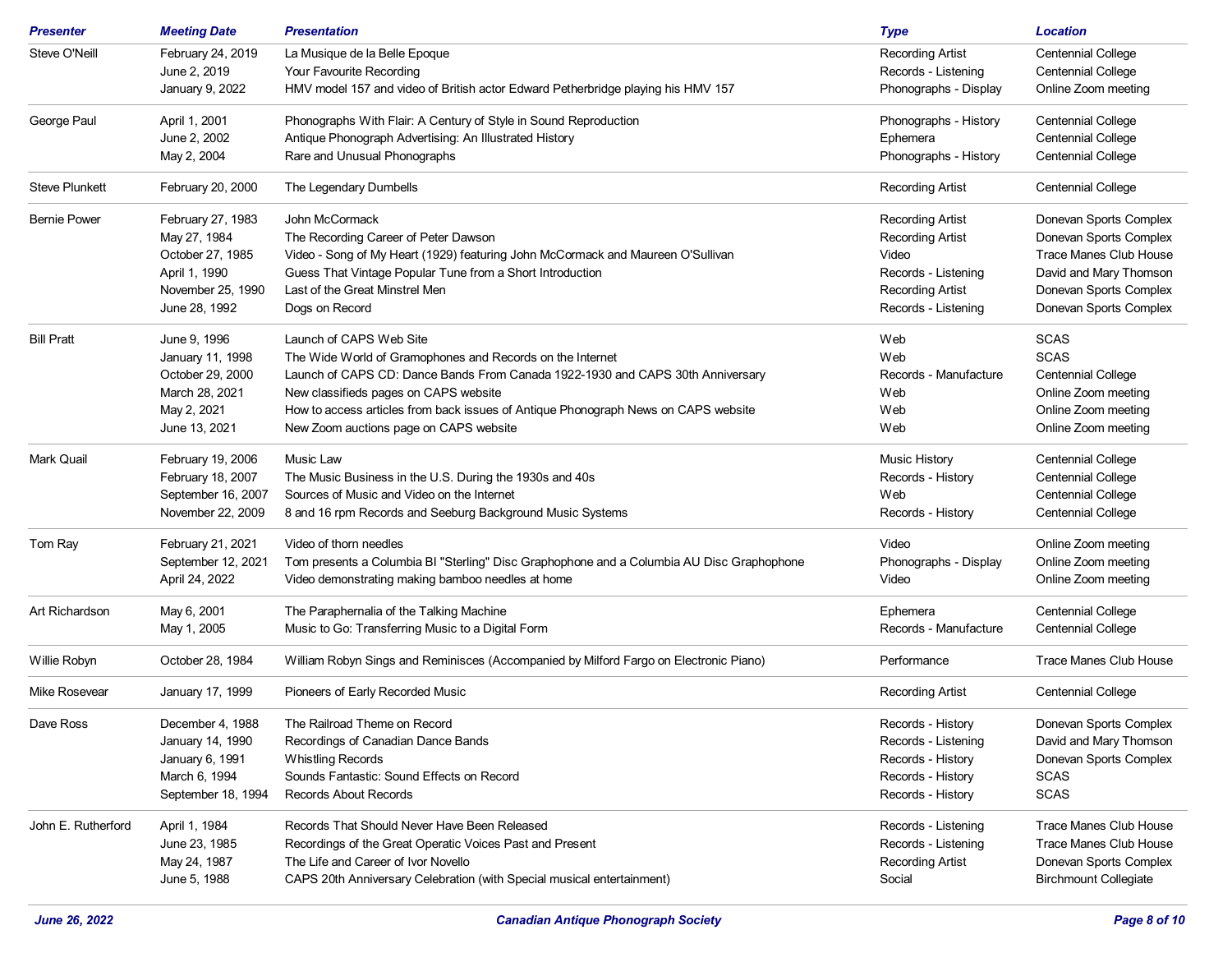| <b>Presenter</b>     | <b>Meeting Date</b> | <b>Presentation</b>                                                                 | <b>Type</b>             | <b>Location</b>           |
|----------------------|---------------------|-------------------------------------------------------------------------------------|-------------------------|---------------------------|
| John E. Rutherford   | January 14, 1990    | Recordings of Canadian Tenors                                                       | Records - Listening     | David and Mary Thomson    |
|                      | October 21, 1990    | Then and Now: a Comparison of Early and Late Recordings by the Same Artist          | Records - Listening     | <b>SCAS</b>               |
|                      | June 23, 1991       | Victor Herbert and the Early Musical Life of America: The Canadian Contribution     | <b>Recording Artist</b> | Donevan Sports Complex    |
|                      | December 8, 1991    | The Religious Aspect of Phonograph Advertising                                      | Ephemera                | <b>SCAS</b>               |
|                      | October 24, 1993    | They Worked for a Song: Artists Who Created the Sheet Music Covers                  | <b>Music History</b>    | Donevan Sports Complex    |
|                      | January 15, 1995    | Disasters on Record                                                                 | Records - History       | <b>SCAS</b>               |
|                      | January 14, 1996    | National Anthems on Record                                                          | Records - Listening     | <b>SCAS</b>               |
|                      | February 22, 1998   | In Search of New Collectables                                                       | <b>Music History</b>    | <b>SCAS</b>               |
|                      | September 17, 2000  | Opera from Scratch                                                                  | <b>Music History</b>    | <b>Centennial College</b> |
|                      | February 24, 2002   | The Barraud Photo Studios                                                           | Phonographs - History   | <b>Centennial College</b> |
|                      | June 6, 2004        | Diamond Diskcovery: A Comparison of Pre-electric and Electric Edison Diamond Discs  | Records - Manufacture   | <b>Centennial College</b> |
|                      | June 4, 2006        | Recordings and Contemporary Society                                                 | Records - History       | <b>Centennial College</b> |
|                      | October 21, 2007    | Illustrated Sound - Audible Shape: A Sound/visual Explanation of Art and Music      | <b>Music History</b>    | <b>Centennial College</b> |
|                      | February 8, 2009    | The Wizard of Oz                                                                    | <b>Music History</b>    | <b>Centennial College</b> |
|                      | June 5, 2011        | Late Victorian and Edwardian Song                                                   | <b>Music History</b>    | <b>Centennial College</b> |
|                      | March 16, 2014      | Voices of the Silent Screen                                                         | <b>Moving Pictures</b>  | <b>Centennial College</b> |
|                      | November 23, 2014   | The Music of World War I                                                            | Records - History       | <b>Centennial College</b> |
|                      | September 13, 2015  | The Music of World War II                                                           | Records - History       | <b>Centennial College</b> |
|                      | October 16, 2016    | Young Tom Edison                                                                    | Phonographs - History   | <b>Centennial College</b> |
| Donald Scafe         | October 28, 2001    | Music Boxes and Organs                                                              | <b>Mechanical Music</b> | <b>Centennial College</b> |
| Don Scheirer         | May 2, 2021         | Video of the restoration of his RCA-70A Broadcast Studio Transcription Turntable    | Video                   | Online Zoom meeting       |
|                      | April 24, 2022      | Video comparing the tonal and sound characteristics of various types of reproducers | Video                   | Online Zoom meeting       |
| Ron Schmuck          | December 5, 1993    | The History of Automated Musical Instruments                                        | <b>Mechanical Music</b> | <b>SCAS</b>               |
|                      | June 4, 2000        | The Great Canadian Nickelodeon Company                                              | <b>Mechanical Music</b> | <b>Centennial College</b> |
| Michael Schulman     | May 15, 1994        | Historic Recordings Featuring Great Composers Performing Their Own Music            | Records - Listening     | <b>SCAS</b>               |
|                      |                     |                                                                                     |                         |                           |
| <b>Richard Scott</b> | November 21, 2021   | City of London Phonograph and Gramophone Society                                    | Antique Organizations   | Online Zoom meeting       |
| Joe Showler          | January 10, 1988    | Video - Musical Shorts from the Late 1920s                                          | Video                   | Trace Manes Club House    |
|                      | October 24, 1999    | Forty Years on the Road With Jack Teagarden                                         | <b>Recording Artist</b> | <b>Centennial College</b> |
| <b>Ernie Spicer</b>  | January 16, 1983    | Video - The Wizard Who Spat on the Floor (Life of Edison)                           | Video                   | Trace Manes Club House    |
| <b>Steve Stanton</b> | January 14, 2018    | Estate Planning and Dispersing a Collection                                         | Records - Disposal      | <b>Centennial College</b> |
| <b>Tim Street</b>    | March 13, 2011      | Sound on Film (Using Vintage Projection Equipment)                                  | <b>Moving Pictures</b>  | <b>Centennial College</b> |
| Lloyd Swackhammer    | September 28, 2003  | Radios of Canada                                                                    | Radio                   | <b>Centennial College</b> |
| Fred Toulch          | March 18, 2012      | Take Me Out to the Ball Game: The 1908 Baseball Song                                | Records - History       | <b>Centennial College</b> |
|                      |                     |                                                                                     |                         |                           |
| Darren J. Wallace    | June 18, 1989       | The History of 5-Inch Columbia Concert Cylinders                                    | Records - History       | David and Mary Thomson    |
|                      | June 24, 1990       | Phonograph Demonstration 1897-1911                                                  | Phonographs - Display   | <b>SCAS</b>               |
|                      | September 15, 1991  | <b>Music Boxes</b>                                                                  | <b>Mechanical Music</b> | <b>SCAS</b>               |
|                      | September 16, 2001  | Hot Dance Tunes on Blue Amberols                                                    | Records - Listening     | <b>Centennial College</b> |